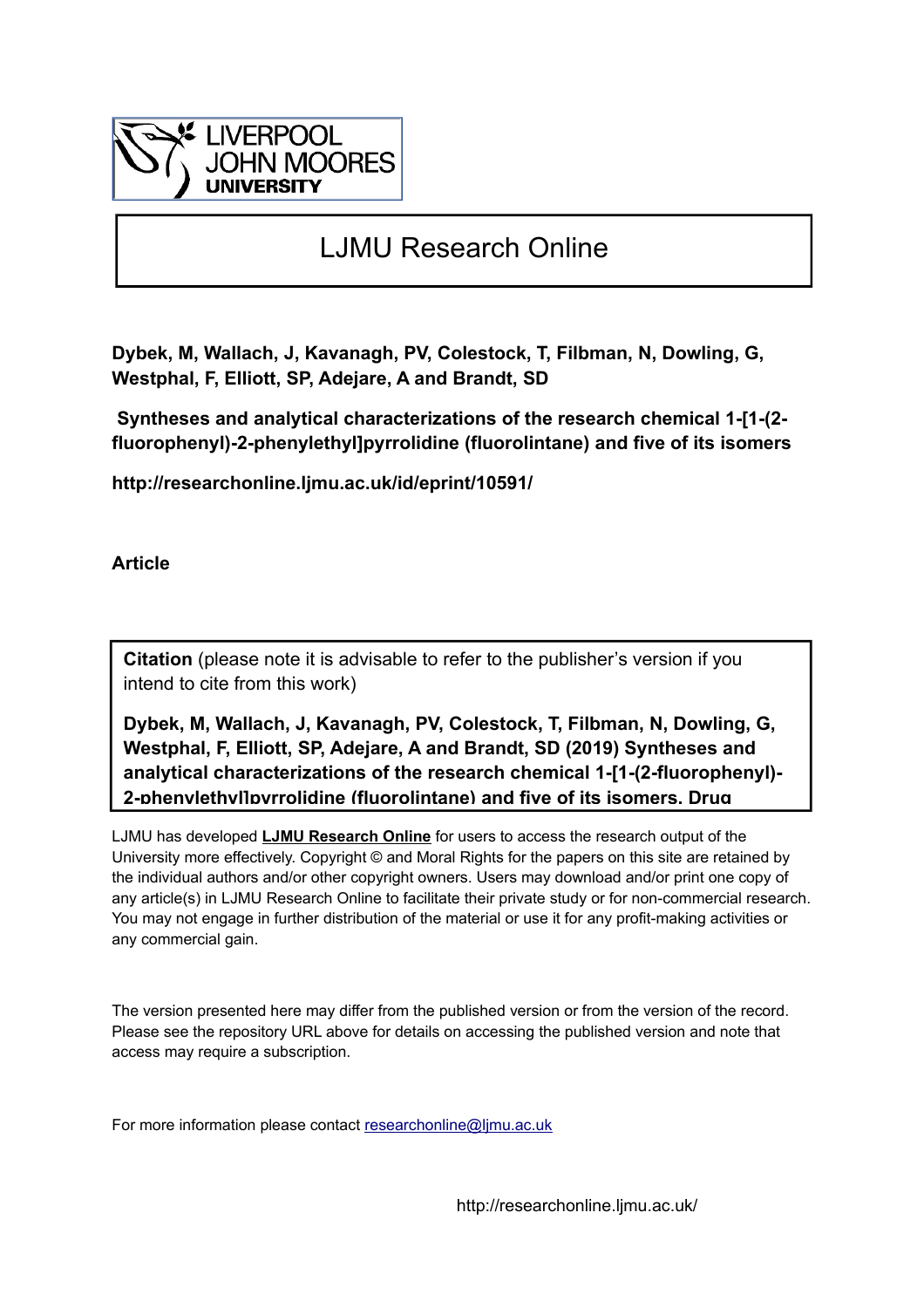#### Drug Testing and Analysis (accepted/uncorrected version, April 2019)

# **Syntheses and analytical characterizations of the research chemical 1-[1-(2-fluorophenyl)-2-phenylethyl]pyrrolidine (fluorolintane) and five of its isomers**

Michael Dybek,<sup>a</sup> Jason Wallach,<sup>a</sup> Pierce V. Kavanagh,<sup>b</sup> Tristan Colestock, <sup>a</sup> Nadine Filbman,<sup>a</sup> Geraldine Dowling, **b,c** Folker Westphal,<sup>d</sup> Simon P. Elliott,<sup>e</sup> Adeboye Adejare,<sup>a</sup> Simon D. Brandt<sup>f,\*</sup>

<sup>a</sup> Department of Pharmaceutical Sciences, University of the Sciences, 600 South 43rd Street, Philadelphia, PA 19104, USA

<sup>b</sup> Department of Pharmacology and Therapeutics, School of Medicine, Trinity Centre for Health Sciences, St. James's Hospital, James's Street, Dublin 8, D08W9RT, Ireland

 $\degree$  Department of Life Sciences, School of Science, Sligo Institute of Technology, Ash Lane, Sligo, F91YW50, Ireland

<sup>d</sup> State Bureau of Criminal Investigation Schleswig-Holstein, Section Narcotics/Toxicology, Mühlenweg 166, D-24116 Kiel, Germany

<sup>e</sup> Elliott Forensic Consulting, Birmingham, UK

<sup>f</sup> School of Pharmacy and Biomolecular Sciences, Liverpool John Moores University, Byrom Street, Liverpool, L3 3AF, UK

\*Corresponding author: Simon D. Brandt, School of Pharmacy and Biomolecular Sciences, Liverpool John Moores University, Byrom Street, Liverpool, L3 3AF, UK. E-Mail: s.brandt@ljmu.ac.uk

**Running title**: Characterizations of racemic fluorolintane isomers

**Keywords:** New psychoactive substances; 1,2-diarylethylamines; dissociatives; NMDA receptor; forensic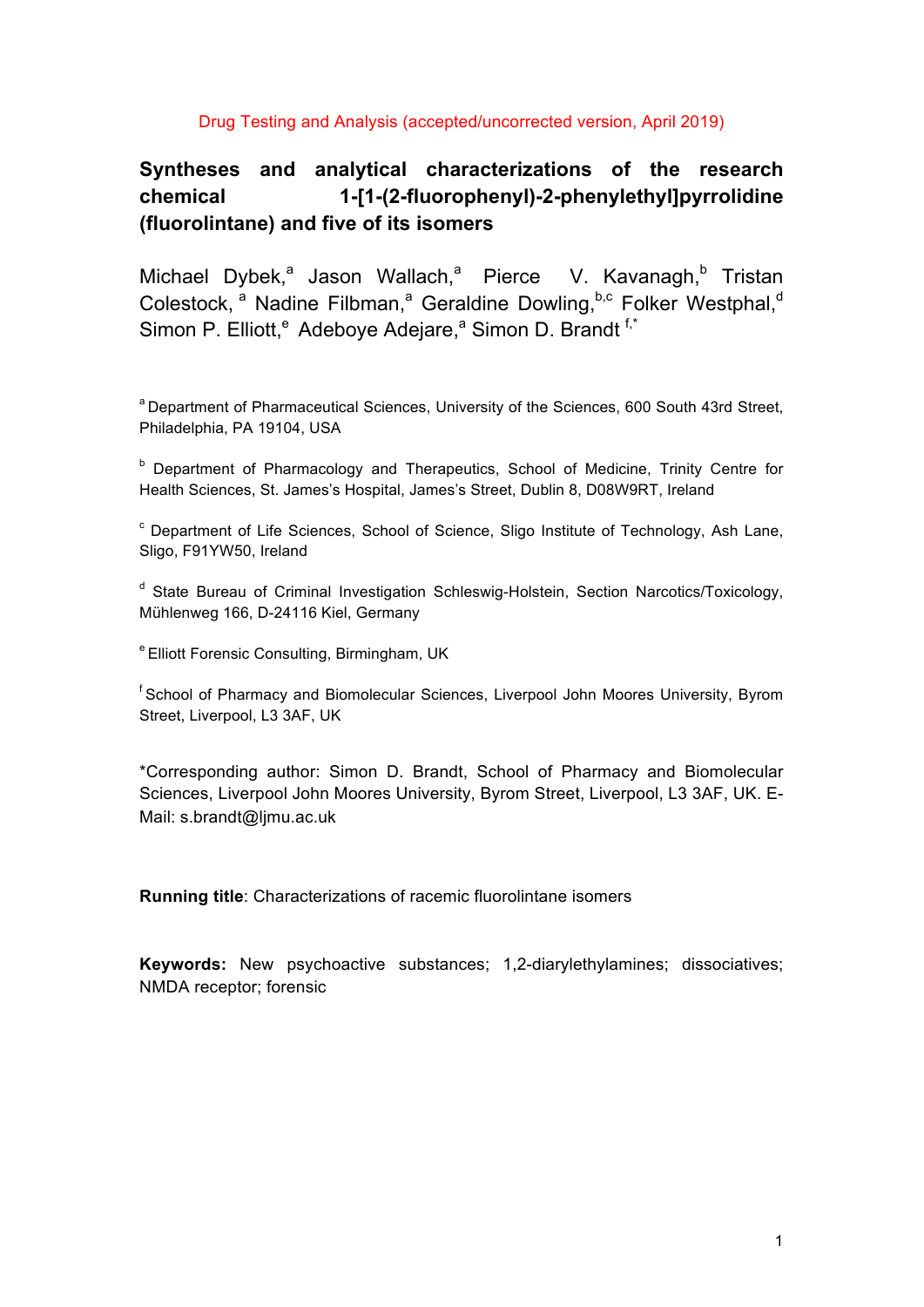# **Abstract**

A number of substances based on the 1,2-diarylethylamine template have been investigated for various potential clinical applications whereas others have been encountered as research chemicals sold for non-medical use. Some of these substances have transpired to function as NMDA receptor antagonists that elicit dissociative effects in people who use these substances recreationally. 1-[1-(2- Fluorophenyl)-2-phenylethyl]pyrrolidine (fluorolintane, 2-F-DPPy) has recently appeared as a research chemical, which users report has dissociative effects. One common difficulty encountered by stakeholders confronting the appearance of new psychoactive substances is the presence of positional isomers. In the case of fluorolintane, the presence of the fluorine substituent on either the phenyl and benzyl moieties of the 1,2-diarylethylamine structure results in a total number of six possible racemic isomers, namely 2-F-, 3-F-, and 4-F-DPPy (phenyl ring substituents) and 2''- F-, 3''-F-, and 4''-F-DPPy (benzyl ring substituents). The present study reports the chemical syntheses and comprehensive analytical characterizations of the two sets of three positional isomers. These studies included various low- and high-resolution mass spectrometry platforms, gas- and liquid chromatography (GC and LC), nuclear magnetic resonance spectroscopy (NMR) and GC-condensed phase and attenuated total reflection infrared spectroscopy analyses. The differentiation between each set of three isomers was possible under a variety of experimental conditions including GC chemical ionization triple quadrupole tandem mass spectrometric analysis of the  $[M + H - HF]$ <sup>+</sup> species. The latter MS method was particularly helpful as it revealed distinct formation of product ions for each of the six investigated substances.

# **1. Introduction**

The 1,2-diarylethylamine template gives rise to a range of substances that have been evaluated for various properties including neuroprotective, anticonvulsant, analgesic, bronchodilator and sympathomimetic effects.<sup>1-3</sup> More recent examples include remacemide and lanicemine that have undergone clinical investigations in areas linked to depression, seizure, stroke, and neurodegenerative disorders.<sup>4,5</sup> At the same time, a number of 1,2-diphenylethylamines, including diphenidine and methoxyphenidine, have attracted attention due to their appearance and classification as new psychoactive substances (NPS) and reports of non-medical use.<sup>6</sup> A common pharmacological feature shared between many 1,2diarylethylamines and related arylcyclohexylamines including phencyclidine (PCP) and ketamine (Figure 1) is NMDA receptor blockage and dissociative effects in humans.<sup>6-8</sup> 1-[1-(2-Fluorophenyl)-2-phenylethyl]pyrrolidine (fluorolintane, 2-FPPP, 2-F-DPPy) (Figure 1) has appeared as a research chemical and is reported to display dissociative properties in users<sup>7</sup> though its pharmacological and analytical properties have not yet been extensively characterized. Fluorolintane is also the fluorinated derivative of 1-(1,2-diphenylethyl)pyrrolidine or DPPy, which has been investigated as an NMDAR antagonist for possible neuroprotective activities.<sup>9</sup> The nomenclature DPPy for 1-(1,2-diphenylethyl)pyrrolidine was chosen to be consistent with the arylcycloalkylamine nomenclature used given the overlapping benzylamine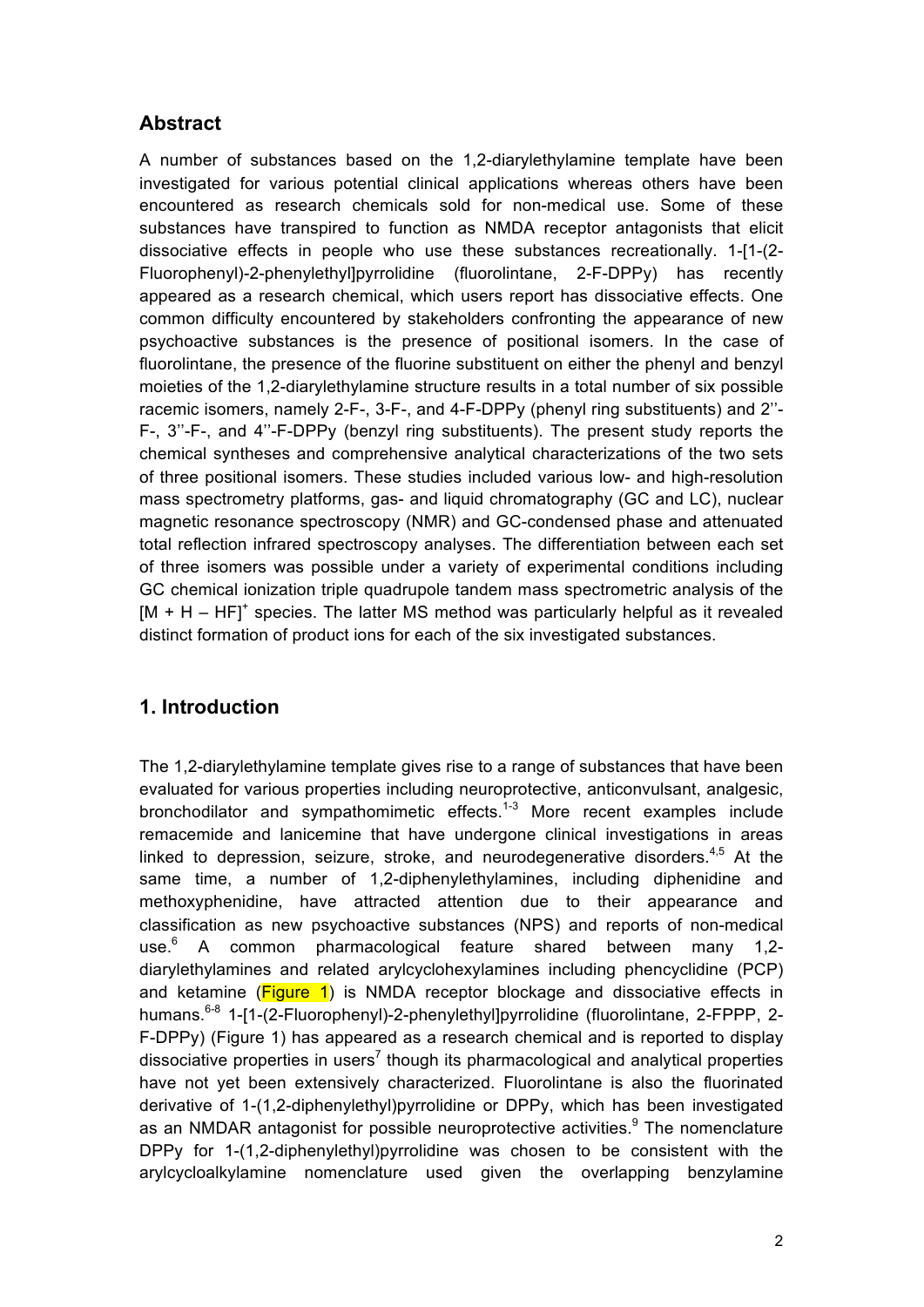pharmacophore of these two series. Thus the first two letters (DP) refer to the diphenyl rings and the last two letters (Py) refers to the pyrrolidine ring. Similarly diphenidine is abbreviated DPP.<sup>7</sup>

Following on from previous work on the analytical and pharmacological characterization of dissociative substances, $10-15$  it was considered necessary to extend the explorations to emerging NPS of this type. Some basic analytical data for fluorolintane are available in the public domain<sup>16</sup> and a synthetic route has recently been described.<sup>17</sup> The enantioselective preparations of 2"-F-DPPy and 4"-F-DPPy (Figure 1) by hydrogenation of the enamine precursor have also been reported.<sup>18,19</sup> However, more extensive characterizations are currently unavailable. Whilst fluorolintane is available commercially from chemical suppliers, a frequent challenge in the detection of emerging NPS includes the differentiation between positional isomers. In the case of fluorolintane (2-F-DPPy), the fluorine substituent is located at the 2-position of the phenyl ring, which means that five additional racemic isomers are possible if one considers the potential presence of the fluorine substituent at the phenyl or benzyl moiety, thus leading to six possible racemic isomers (Figure 1). The present study reports on the syntheses of these racemates followed by comprehensive analytical characterizations using various mass spectrometry (MS) platforms, gas- and liquid chromatography (GC and LC), nuclear magnetic resonance spectroscopy (NMR) and infrared (IR) analysis. It is aimed to make these analytical data available to those stakeholders who are confronted with newly emerging psychoactive substances. Pharmacological studies carried out by the authors revealed the substances' interaction with the N-methyl-D-aspartate (NMDA) receptor and other biological targets including monoamine transporters that will be reported elsewhere.

# **2. Experimental**

### **2.1 Reagents and standards**

All chemicals used for syntheses were obtained from Sigma Aldrich (St Louis, MO, USA). Column chromatography was performed using Merck silica gel grade 9385 (230-400 mesh, 60 Å). Melting points were determined using a Digimelt A160 SRS digital melting point apparatus (Stanford Research Systems, Sunnyvale, CA, USA) at a ramp rate of 2 °C/min.

#### **2.2 Syntheses**

Preparation of 1-(1,2-diphenylethyl)pyrrolidine) (DPPy)

A suspension of benzyl bromide  $(1.12 \text{ mL}, 9.42 \text{ mm})$ , zinc dust  $(1.10 \text{ mm}, 0.616 \text{ g})$ 9.42 mmol) and trifluroacetic acid (90 µL, 1.18 mmol) in 40 mL of dry tetrahydrofuran (THF) was prepared with the exclusion of moisture and stirred for 20 min under argon. Upon reaching room temperature both pyrrolidine  $(430 \mu L, 5.18 \text{ mmol})$  and benzaldehyde (480 µL, 4.71 mmol) were added in rapid succession and allowed to react over 24 h at ambient temperature. Upon completion (confirmed by GC-MS), the reaction mixture was poured into 400 mL of 1 M HCl solution and washed three times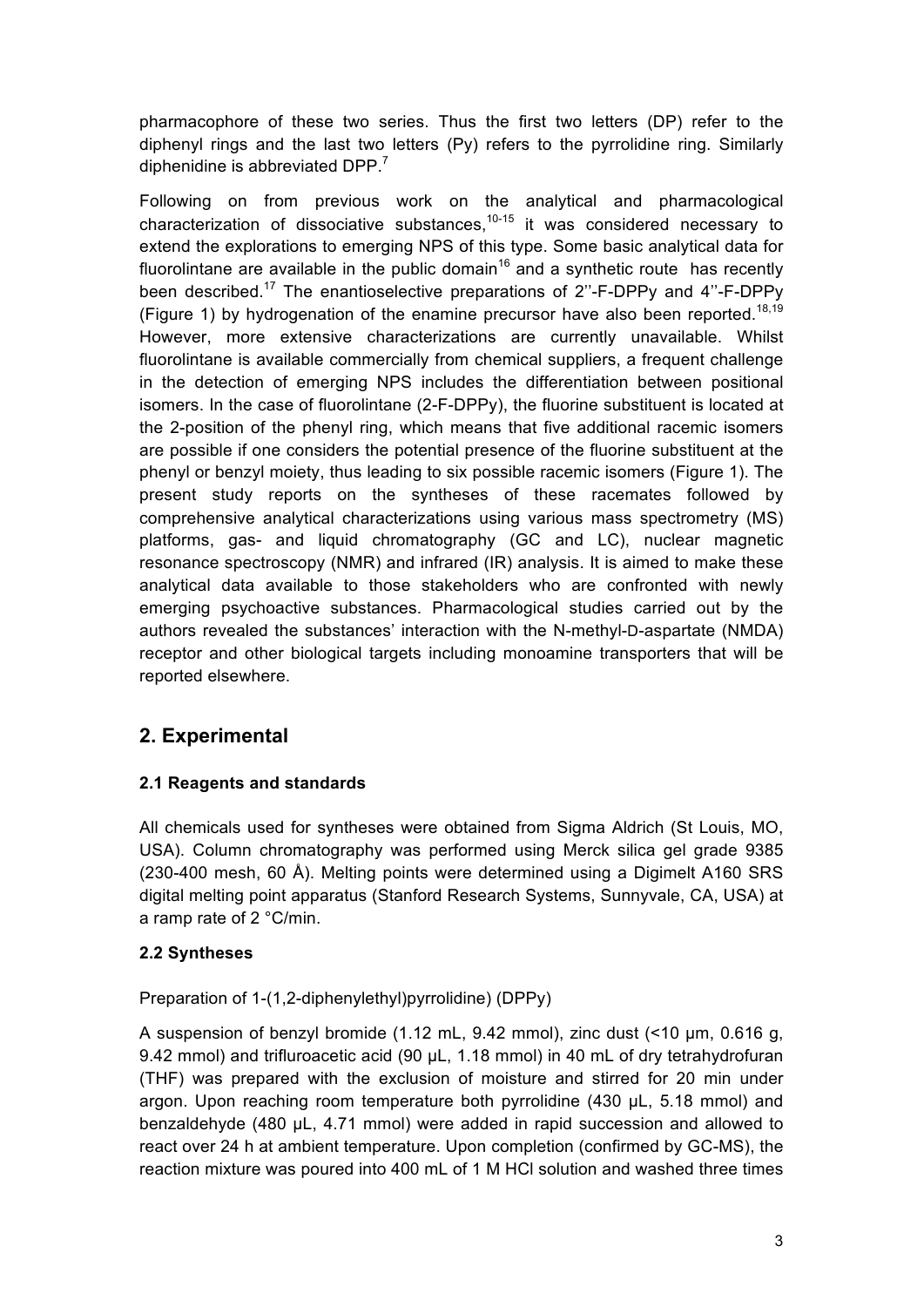with 75 mL of ethyl acetate. These organic portions were pooled and extracted three times with 1 M HCl and the HCl extractions were combined with aqueous phase. The combined aqueous phase was then basified with ammonium hydroxide (aqueous ammonium hydroxide can also be used as a base but caused more abundant precipitation of inorganic solids) and extracted three times with ethyl acetate (3 x 100 mL). The pooled organic phases were washed with brine (10 mL), dried with anhydrous  $Na<sub>2</sub>SO<sub>4</sub>$  and then the solvent was removed under reduced pressure to yield 820 mg crude material as a yellow oil. This material was purified via flash column chromatography utilizing silica gel as the stationary phase, and a mobile phase of ethyl acetate and hexanes (1:4) containing 1% triethylamine (TEA) to yield pure DPPy as a colorless oil (863 mg, 3.43 mmol, 73.2% yield calculated based on benzaldehyde). The purified material was converted into the HCl salt by titrating the free base with concentrated HCl solution in acetone until the pH < 2. The solvent was then evaporated under a stream of warm air several times to yield crystalline material in the absence of excess acid or moisture. The solids were washed with diethyl ether (2 x 10 mL) in order to remove any color and any ether soluble impurities that may have formed during the salt formation process. After the washes with ether, the resulting crystals were dissolved in 15 mL of boiling acetone and 65 mL of diethyl ether added subsequently to crystallize the salt. The crystals yielded were collected by gravity filtration and washed with diethyl ether (2 x 30 mL), dried by gentle heating, and re-crystallized from acetone and diethyl ether (1:4) as described for a total of four times. The final solid material was then dried first in an oven (75 °C) followed by storage in a desiccator under vacuum to yield DPPy hydrochloride collected as a white crystalline powder (m.p. 216.0–217.0 °C, lit. 212 °C<sup>20</sup>). HR-ASAP-MS observed at m/z 252.1752 (theory  $[M + H]^+ C_{18}H_{22}N^+$ , m/z 252.1747,  $\Delta =$ 1.98 ppm).

Preparation of 1-[1-(2-fluorophenyl)-2-phenylethyl]pyrrolidine (2-F-DPPy)

2-F-DPPy was prepared as described above using 2-fluorobenzaldehyde as the starting material to give pure 2-F-DPPy as a colorless oil (731 mg, 2.71 mmol, 67.3% yield). QTOF-MS m/z 270.16556 (theory  $[M + H]^+ C_{18}H_{21}FN^+$ , m/z 270.16525, Δ = 1.1 ppm). The HCl salt was obtained as collected as colorless needles (m.p. 231.8– 232.5 °C).

Preparation of 1-[1-(3-fluorophenyl)-2-phenylethyl]pyrrolidine (3-F-DPPy)

3-F-DPPy was prepared as described above using 3-fluorobenzaldehyde as the starting material to give pure 3-F-DPPy as a colorless oil (747 mg, 2.77 mmol, 68.5% yield). QTOF-MS m/z 270.16576 (theory [M + H]<sup>+</sup> C<sub>18</sub>H<sub>21</sub>FN<sup>+</sup>, m/z 270.16525, Δ = 1.9 ppm). The HCl salt was collected as a white crystalline powder (m.p. 231.8–232.5  $^{\circ}$ C).

Preparation of 1-[1-(4-fluorophenyl)-2-phenylethyl]pyrrolidine (4-F-DPPy)

4-F-DPPy was prepared as described above using 4-fluorobenzaldehyde as the starting material to give pure 4-F-DPPy as a colorless oil (452 mg, 1.68 mmol, 41.7% yield). QTOF-MS m/z 270.16598 (theory  $[M + H]^+ C_{18}H_{21}$ FN<sup>+</sup>, m/z 270.16525, Δ = 2.7 ppm). The HCl salt was collected as colorless needles (m.p. 215.7–216.8 °C).

Preparation of 1-[2-(2-fluorophenyl)-1-phenylethyl]pyrrolidine (2"-F-DPPy)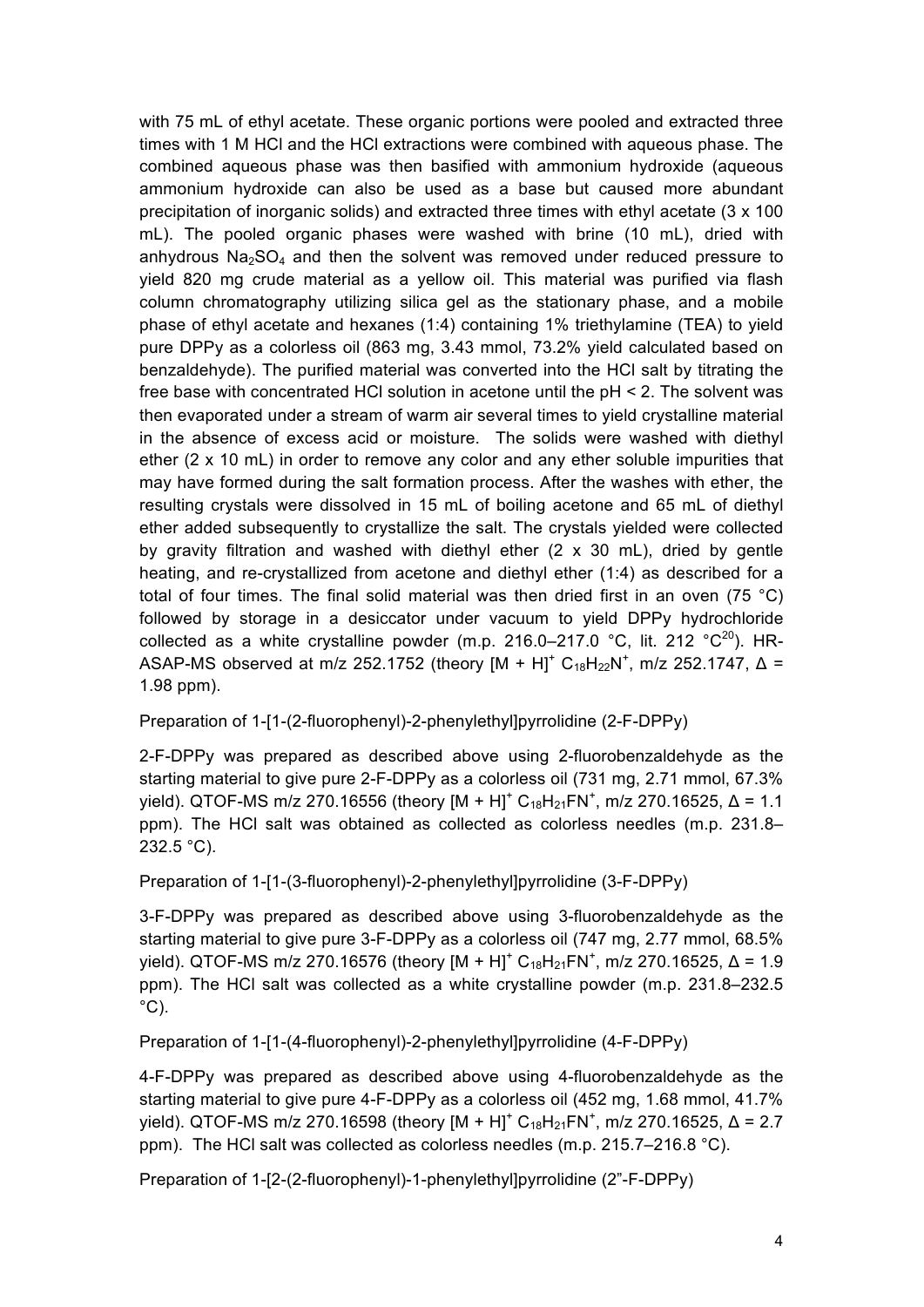2"-F-DPPy was prepared as described above using 2-fluorobenzyl bromide as the starting material to give pure 2"-F-DPPy as a colorless oil (950 mg, 3.58 mmol, 76.0% yield). QTOF-MS m/z 270.16593 (theory  $[M + H]^+ C_{18}H_{21}FN^+$ , m/z 270.16525,  $\Delta$  = 2.5 ppm). The HCl salt was collected as a white crystalline powder (m.p. 195.7– 197.0 °C)

Preparation of 1-[2-(3-fluorophenyl)-1-phenylethyl]pyrrolidine (3"-F-DPPy)

3"-F-DPPy was prepared as described above using 3-fluorobenzyl bromide as the starting material to give pure 3"-F-DPPy as a colorless oil (721 mg, 2.68 mmol, 56.8% yield). QTOF-MS m/z 270.16593 (theory  $[M + H]^+ C_{18}H_{21}FN^+$ , m/z 270.16525,  $\Delta$  = 2.5 ppm). The HCl salt was collected as fluffy colorless needles (m.p. 215.4– 216.5°C)

Preparation of 1-[2-(4-fluorophenyl)-1-phenylethyl]pyrrolidine (4"-F-DPPy)

4"-F-DPPy was prepared as described above using 4-fluorobenzyl bromide as the starting material to give pure 4"-F-DPPy as a colorless oil (1003 mg, 3.88 mmol, 79.0% yield). QTOF-MS m/z 270.16585 (theory  $[M + H]^+ C_{18}H_{21}FN^+$ , m/z 270.16525,  $\Delta$  = 2.2 ppm). The HCl salt was collected as thick colorless chunky solids (m.p. 207.2–209.0°C).

#### **2.3 Instrumentation**

#### **2.3.1 Gas chromatography mass spectrometry**

For electron ionization mass spectrometry (EI-MS), a Finnigan TSQ 8000 Evo triple stage quadrupole mass spectrometer coupled to a gas chromatograph (Trace GC 1310, Thermo Electron, Dreieich, Germany) and for chemical ionization (CI) MS a Finnigan TSQ 7000 triple stage quadrupole mass spectrometer coupled to a gas chromatograph (Trace GC Ultra, Thermo Electron, Dreieich, Germany) was used. A Triplus RSH (Thermo Scientific for TSQ 8000 Evo) and a CTC CombiPAL (CTC Analytics, Zwingen, Switzerland for TSQ 7000) autosampler was employed for sample introduction. Mass spectra were recorded at 70 eV electron ionization energy. The ion source temperature was set at 175°C and the emission current was 50 µA (TSQ 8000 Evo) and 400 µA (TSQ 7000). For recording of EI-MS the scan time was 1 s spanning a scan range between m/z 29–m/z 600 and samples were injected in splitless mode.

For CI, the reagent gas was methane and the source pressure was 1.5 mTorr (0.2 Pa). The scan time was 0.5 s and the scan range was m/z 50–m/z 600 and samples were injected in splitless mode.

In the CI-MS/MS-product-ion-mode, the ionization energy was 70 eV with an emission current of 400 µA and a source temperature of 175°C. The scan time was 1 s and the scan range started at m/z 10 and ended about 10 mass units above the ion that was examined. The collision gas was argon. The collision energy was approximately 20 eV and the collision gas pressure was approximately 1.5 mTorr (0.2 Pa). The exact target-thickness was set using *n*-butylbenzene in EI-MS mode and adjusting intensity ratios m/z 92/91 to 0.2 and m/z 65/91 to 0.02 by variation of collision energy and collision gas pressure. This method ensured reproducibility of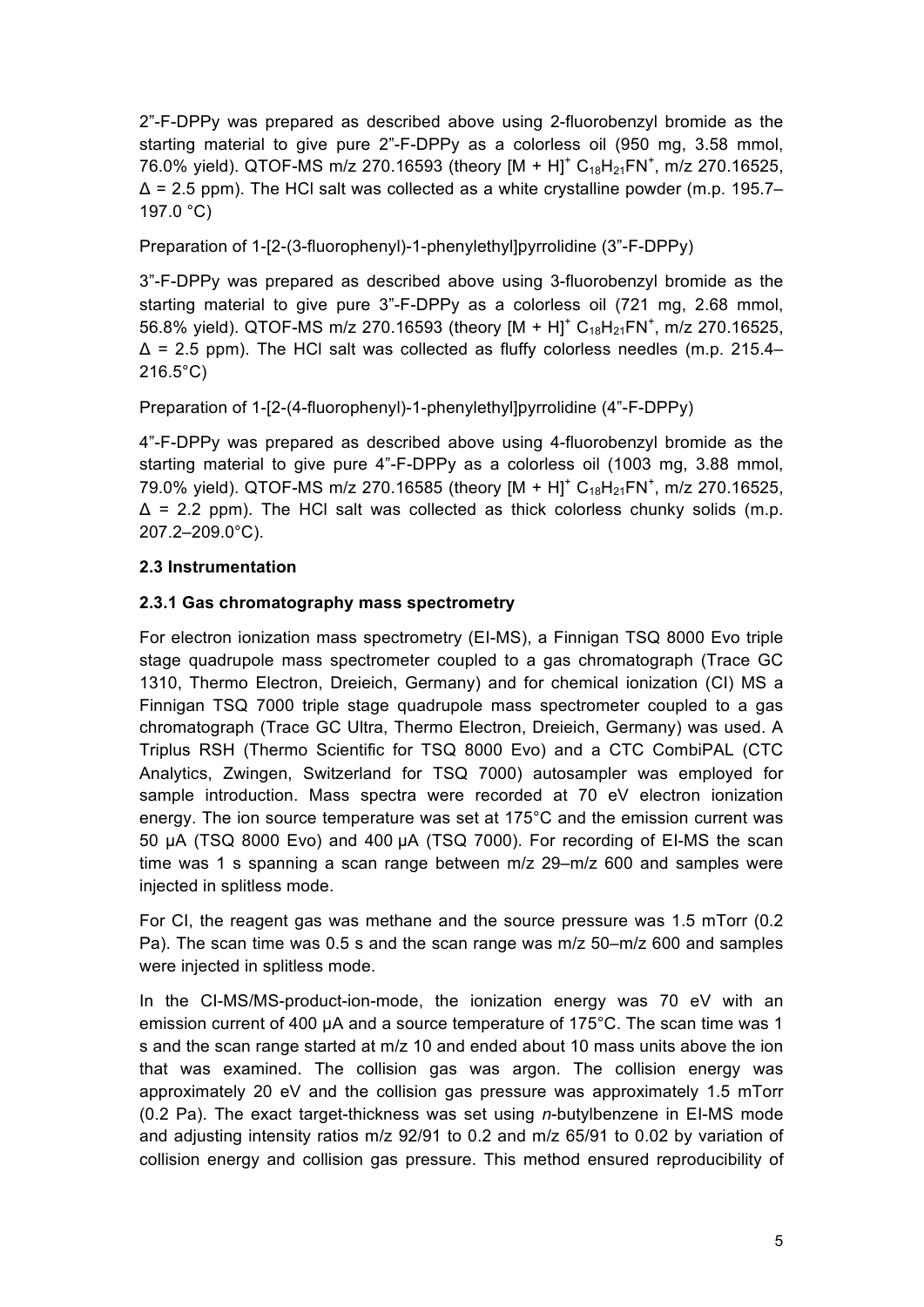the product ion mass spectra and the use of a product ion mass spectra library for the identification of the structures of the product ions.

Separation was achieved using a fused silica capillary DB-1 column (30 m  $\times$  0.25 mm, film thickness 0.25 um). The temperature program consisted of an initial temperature of 80°C, held for 2 min, followed by a ramp to 280°C at 15 °C/min. The final temperature was held for 20 min. The injector temperature was 280°C (TSQ 8000) and 220°C (TSQ 7000), respectively. The transfer line temperature was set at 280 °C and the carrier gas was helium in constant flow mode at a flow rate of 1.0 mL/min. Approximately 2 mg were dissolved in 2 mL of deionized water, alkalized with a few drops of 5 % (w/v) NaOH solution and extracted with 2 mL diethyl ether. For analysis, 1 µL of the extract was injected into the GC-MS system. Retention indices are given as Kovats indices calculated from measurement of a *n*-alkane mixture analyzed with the above mentioned temperature program.

#### **2.3.2 Gas chromatography solid-state infrared analysis**

Samples were analyzed using a GC-solid phase-IR-system that consisted of an Agilent GC 7890B (Waldbronn, Germany) with probe sampler Agilent G4567A and a DiscovIR-GC™ (Spectra Analysis, Marlborough, MA, USA). The column eluent was cryogenically accumulated on a spirally rotating ZnSe disk cooled by liquid nitrogen. IR spectra were recorded through the IR-transparent ZnSe disk using a nitrogencooled MCT detector. GC parameters: injection in splitless mode with an injection port temperature set at 240°C and a DB-1 fused silica capillary column (30 m × 0.32 mm i.d., 0.25 µm film thickness). The carrier gas was helium with a flow rate of 2.5 mL/min and the oven temperature program was as follows:  $80^{\circ}$ C for 2 min, ramped to 290°C at 20 °C/min, and held at for 20 min. The transfer line was heated at 280°C. Infrared conditions: oven temperature, restrictor temperature, disc temperature, and Dewar cap temperatures were 280°C, 280°C, -40°C, and 35°C, respectively. The vacuum was 0.2 mTorr, disc speed 3 mm/s, spiral separation was 1 mm, wavelength resolution 4  $cm^{-1}$  and IR range 650–4000  $cm^{-1}$ . Acquisition time was 0.6 s/file with 64 scans/spectrum. Data were processed using GRAMS/AI Ver. 9.1 (Grams Spectroscopy Software Suite, Thermo Fisher Scientific, Dreieich, Germany) followed by implementation of the OMNIC Software, Ver. 7.4.127 (Thermo Electron Corporation, Dreieich, Germany).

### **2.3.3 Infrared spectroscopy**

IR spectra were recorded on a Nicolet 380 FT-IR with a Smart Golden Gate Diamant ATR (Thermo Fisher Scientific). The wavelength resolution was 4  $cm^{-1}$ . IR spectra were collected in a range of 600–4000  $cm^{-1}$  with 16 scans per spectrum. The IR data were processed using OMNIC Software, Ver. 7.4.127 (Thermo Electron Corporation). IR spectra of the free bases were recorded as neat film after the following sample preparation procedure: For the generation of the free bases, a few milligrams of the hydrochloride salts were dissolved in deionized water, alkalized with a few drops of aqueous NaOH solution (5% w/w) and extracted with diethyl ether. The organic phase was concentrated to approximately 100 µL by a gentle airflow, aspired with a glass pipette and transferred directly to the ATR crystal yielding a film of the free base after final evaporation of diethyl ether.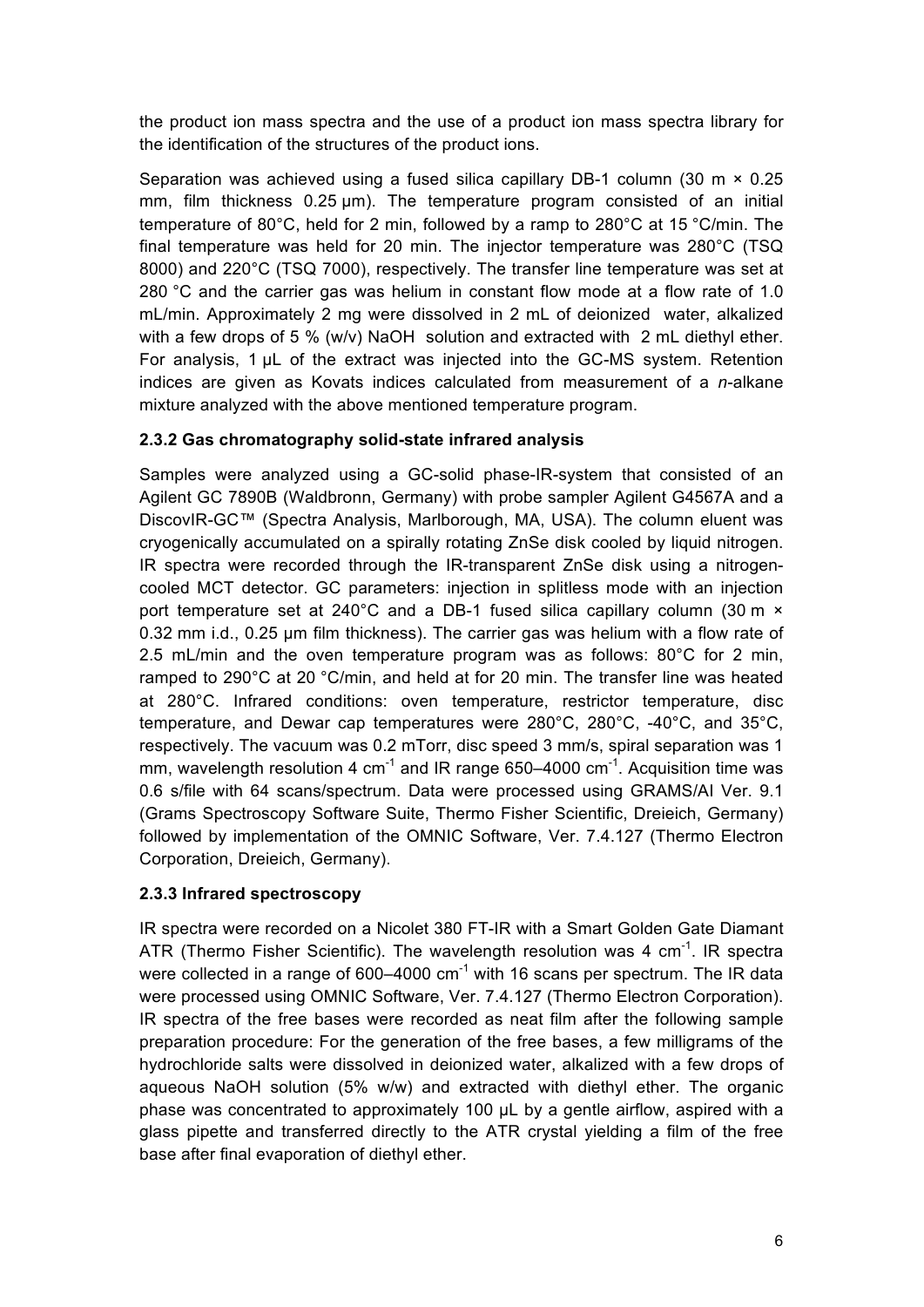#### **2.3.4 High mass accuracy electrospray ionization mass spectrometry**

Ultrahigh-performance liquid chromatography quadrupole time-of-flight single and tandem mass spectrometry (UHPLC-QTOF-MS/MS) data were obtained from an Agilent 6540 UHD Accurate-Mass QTOF LC-MS system coupled to an Agilent 1290 Infinity UHPLC system (Agilent, Cheshire, UK). Separation was achieved using an Agilent Zorbax Eclipse Plus C18 column (100 mm × 2.1 mm, 1.8 um) (Agilent, Cheadle, UK). Mobile phases consisted of acetonitrile (1% formic acid) and 1% formic acid in water. The column temperature was set at 40°C (0.6 mL/min) and data were acquired for 5.5 min. The gradient was set at 5–70% acetonitrile over 3.5 min, then increased to 95% acetonitrile in 1 min and held for 0.5 min before returning to 5% acetonitrile in 0.5 min. QTOF-MS data were acquired in positive mode scanning from m/z 100–m/z 1000 with and without auto MS/MS fragmentation. Ionization was achieved with an Agilent JetStream electrospray source and infused internal reference masses. QTOF-MS parameters: gas temperature 325°C, drying gas 10 L/min and sheath gas temperature 400°C. Internal reference ions at m/z 121.05087 and m/z 922.00979 were used for calibration purposes.

#### **2.3.5 High performance liquid chromatography diode array detection**

HPLC-DAD analyses were carried out on an Agilent/Hewlett Packard (Little Island, Co. Cork, Ireland/Santa Clara, CA, USA) 1100 system (G1322A degasser, G1311A quaternary pump, G1313A autosampler and G1315A UV-visible diode array detector) using a Cosmosil πNAP column (4.6 mm x 150 mm, 5 μm) (Nacalai Tesque, Inc., Kyoto, Japan). The injection volume, flow rate and ambient room temperature were 10 µL, 1.0 mL/min and 22°C, respectively. Mobile phase A consisted of 0.05 M ammonium formate (pH 10) and mobile phase B was acetonitrile. The gradient elution program was as follows. 0–1 min 50% A, 1–17 min down to 40% A, 17–18 min 40% A, 18–19 min up to 50% A, and 19–24 min 50% A. The diode array detection window was set at 200 nm to 400 nm (step, 2 nm).

#### **2.3.6 Nuclear magnetic resonance (NMR) spectroscopy**

<sup>1</sup>H (400 MHz) and <sup>13</sup>C NMR spectra (101 MHz) were obtained from the hydrochloride salts (or in some cases freebases) in anhydrous  $d_6$ -DMSO solutions (20 mg/mL) (>99.9% D, Sigma Aldrich) on a Bruker Ultrashield 400 plus spectrometer with a 5 mm BBO S1 (Z gradient plus) probe at ambient temperature. Internal chemical shift references were solvent ( $\delta$  = 2.50 and 39.52 ppm for <sup>1</sup>H and <sup>13</sup>C spectra respectively).  $^{19}F$  (376.5 MHz) NMR was run as described using trichlorofluoromethane (99%+, Aldrich) as internal reference (δ = 0.0 ppm). NMR assignments were made using chemical shift position, splitting,  ${}^{13}C$  and  ${}^{13}C$ PENDANT and hetero- and homo- 2-D experiments such as HMQC, HMBC and COSY to confirm all assignments. A background water concentration of solvent (determined as integration ratio relative to solvent shift) was also determined in order to check for water content within the final salts.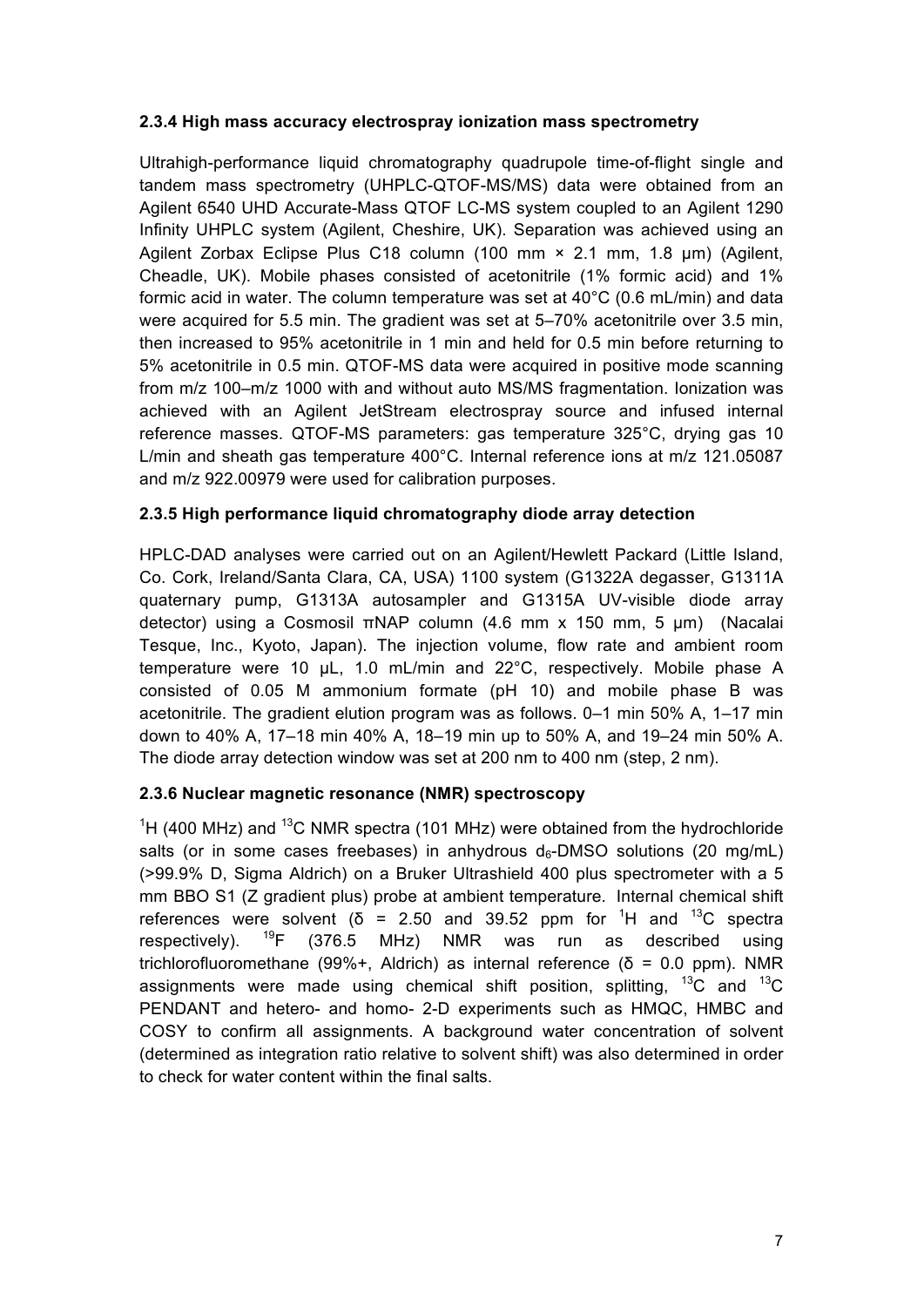# **3. Results and discussion**

Syntheses of the described 1,2-diarylethylamines were performed utilizing a convenient one-pot reaction referred to as the modified Mannich-Barbier reaction. This procedure was adapted from that employed by Le Gall et al. for the preparation of an assortment of arylakylamines. $^{21}$  It is a three-component reaction involving a commercially available benzyl bromide, an aldehyde and an amine in the presence of zinc dust activated with trifluoroacetic acid (TFA). Both solvents acetonitrile and tetrahydrofuran (THF) gave good yields. The reaction can tolerate a very large scope of substitutions on both the benzyl bromide, aldehyde and amine. The reactions generally utilize convenient low cost reagents to produce final compounds in moderate to excellent yields. This method was utilized previously to prepare other 1,2-diarylethylamines such as 2-MXP and 2-Cl-DPP 12,13 and a range of other diphenidine analogs.<sup>22</sup> Finally, during final preparation of HCI salts, it was noticed via NMR that these crystals can form solvate co-crystals with methanol, ethanol, and isopropanol to differing degrees which led to the decision to employ acetone as the recrystallization solvent.

#### **3.1. Analytical features**

#### **3.1.1 Mass spectrometry, chromatography and infrared spectroscopy**

The electron ionization (EI) mass spectra recorded for the two sets of three positional isomers are shown in Figure 2. As expected, each set of three isomers resulted in comparable mass spectra whereas significant differences could be found between the two sets of analogs substituted at the phenyl ring (2-F-, 3-F-, 4-F-DPPy) and those carrying the fluorine substituent at the benzyl moiety (2''-F-, 3''-F-, 4''-F-DPPy). In the former case, the two most abundant fragments were observed at m/z 178 (base peak), proposed to reflect α-cleavage and formation of an iminium ion and m/z 109 that presumably represented the fluorinated tropylium species. Proposed fragmentation pathways using 4-F-DPPy as a representative example are depicted in Figure 3A. Correspondingly, the EI mass spectra of 2''-F-, 3''-F-, and 4''-F-DPPy revealed the presence of m/z 160 and m/z 91 as a consequence of the fluorine substituent being located at the benzyl moiety instead (Figures 2 and 3B). From the perspective of EI-MS analysis, differentiation between the isomers was thus possible between the two groups that reflected the fluorine substituent at the two aromatic rings. In the cases of diphenidine and methoxyphenidine (Figure 1), the base peaks equivalent to the m/z 178 and/or m/z 160 ions detected here were recorded at m/z 174 and m/z 204, reflecting the presence of the benzyl-piperidine and methoxybenzyl-piperidine moieties.<sup>11,12</sup> Previous investigations on DPPy are thereby consistent with the nonfluorinated analogs of 2-F-, 3''-F-, and 4''-F-DPPy investigated in this study, which also gave rise to the base peak at m/z  $160$ .<sup>11</sup> A complete separation of all isomers using gas chromatography (GC) was unsuccessful under the conditions used, which was consistent with observations made during the investigation of three structurally related positional fluorinated isomers of 1 cyclohexyl-4-(1,2-diphenylethyl)piperazine  $(MT-45)$ .<sup>23</sup>

Implementation of GC chemical ionization mass spectrometry (CI-MS) confirmed the protonated molecules at m/z 270 and detection of adducts associated with the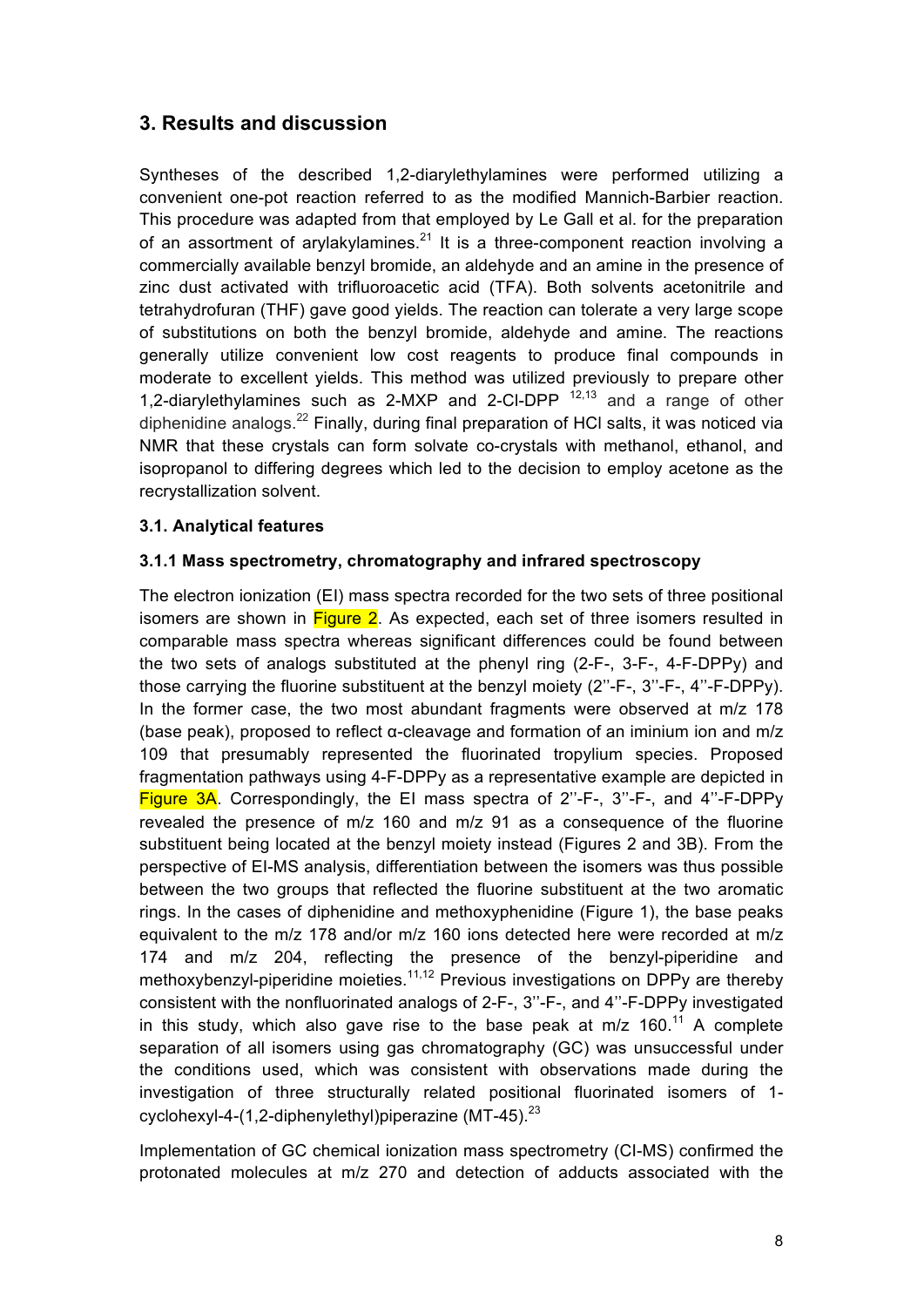reagent gas (methane)  $[M + 29]^+$  (m/z 298) and  $[M + 41]^+$  (m/z 310) of minor abundance. In single stage CI-MS mode, the protonated molecule experienced some fragmentation that resulted in the detection of additional ions including m/z 250 that was considered consistent with  $[M + H - HF]^+$  (Figure 4). Albeit at relatively low abundance, the m/z 72 ion, proposed to represent a pyrrolidin-1-ium species, could serve diagnostic purposes regarding the identity of the amine moiety. Correspondingly, diphenidine and methoxyphenidine (Figure 1) gave rise to m/z  $86^{11,12}$  whereas DPPy also yielded the m/z 72 ion.<sup>11</sup> Figure 5A depicts a proposed fragmentation pathway using 4-F-DPPy as a representative example. Similar to what was observed under EI-MS conditions, both sets of isomers yielded distinctive base peaks at m/z 178 and m/z 160 when subjected to analysis by CI-MS, possibly as a consequence of losing either toluene (Figure 5A) or fluorinated toluene, respectively (Figure 5B).

The formation of  $[M + H - HF]^+$  under CI-MS conditions at m/z 250 prompted further investigations by employing additional GC-CI-QqQ-MS/MS experiments, which was found to be particularly helpful as this enabled differentiation between all six isomers  $(Figure 6)$ . 2-F-DPPy generated the most extensive number of product ions where abundant ions detections included m/z 70, 103, 131, 158, 159, 166, 179, and m/z 181 (base peak). Key ions recorded for 3-F-DPPy included m/z 91, 159, 174 (base peak), and m/z 179. In case of 4-F-DPPy, the  $[M + H - HFI^+$  ion maintained highest stability (base peak) but less abundant ions were detected including m/z 91, 159, and m/z 181 (Figure 6). The CI tandem mass spectra collected for the second set of isomers substituted at the benzyl group differed both in all three cases but also from fluorolintane (2-F-DPPy) and its two fluorophenyl positional isomers. Interestingly, the  $IM + H - HFI'$  ion at m/z 250 remained most stable in the mass spectrum derived from 2''-F-DPPy whereas it was absent in the spectrum of 3''-F-DPPy, which was dominated by the base peak at m/z 160. In comparison, the base peak detected for 4''-F-DPPY was detected at m/z 158 together with a number of product ions of low to moderate abundance including m/z 130, 144, 166, 173, and m/z 181, respectively (Figure 6). The combination of using chemical ionization with tandem mass spectra analysis of the  $[M + H - HF]^+$  ion has been previously reported to also facilitate the differentiation between various fluorinated amphetamine and cathinone isomers. $24,25$ A suggested fragmentation scheme, using 2-F-DPPy and 4''-F-DPPY as representative examples, is presented in Figure 7.

UHPLC-ESI-QTOF-MS/MS analysis results are presented in Figure 8, which indicated that both chromatographic and mass spectrometric information were insufficient to facilitate a differentiation between the isomers. Main ions included m/z 72, 103, 121, 159, 179 and m/z 199 (base peak). Implementing the high mass accuracy option supported the formulation of proposed dissociation pathways suggested in Figure 9. The base peak at m/z 199 was thought to arise from loss of pyrrolidine from the protonated molecule. To some extent, this loss was also observable under CI-MS conditions although the abundance of m/z 199 was comparatively low to moderate in comparison. The equivalent species of m/z 199 reported for diphenidine, methoxdiphenidine, and DPPy following ESI-QqQ-MS/MS analysis were m/z 166, m/z 211, and m/z 166.<sup>11,12</sup> Similar to what was observed under CI-MS conditions, the detection of m/z 72 was diagnostic for the pyrrolidine component  $(C_4H_{10}N^+)$ .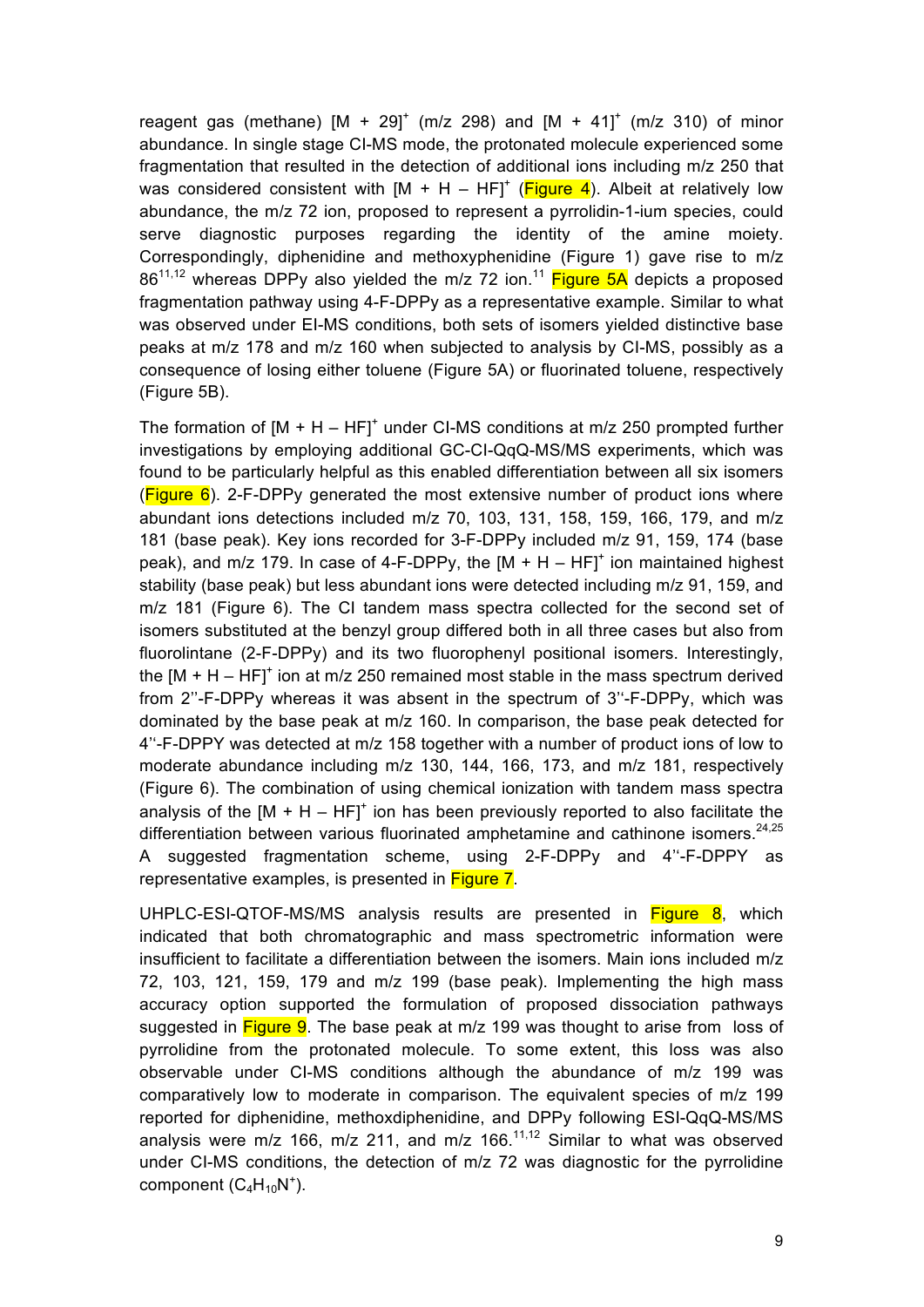As far as HPLC-based analyses were concerned, initial attempts to achieve adequate separations with various standard C18 columns proved unsuccessful but then it was hypothesized that an increase in π-π interactions between column stationary phase and analytes (under alkaline conditions) might be beneficial. As depicted in **Figure 10**, adequate separations of isomers were obtained when employing a stationary phase containing naphthalene bonded silica packing material (Cosmosil πNAP column). However, the separation of all six isomers was not successful within the same chromatographic run. The implementation of a Hypersil GOLD™ PFP column was reported to facilitate the separation of three fluorinated amphetamine and methamphetamine isomers.<sup>26</sup> As expected, inspection of all UV full scan spectra recorded from HPLC-DAD analysis revealed that no specific differences between the six isomeric compounds could be identified (supporting information).

The implementation of GC condensed phase IR analysis (GC-sIR) allows for the collection of spectral data directly from chromatographic peaks whereby the analyte is deposited cryogenically onto an IR-transparent zinc selenide disk. The advantage of employing this method is that IR spectra are recorded in a solid state comparable to freebase spectra recorded under traditional conditions; for example, by using a Fourier transform attenuated total reflection (ATR) approach. Figures 11 and 12 show a partial section of the IR spectrum for the purpose of comparison. A direct comparison indicated that the three isomers within each group (2-F-, 3-F-, 4-F- and 2''-F-, 3''-F-, 4''-F-DPPy) yielded distinctive IR spectra. IR spectra collected over the full scan range (as HCl salts, freebase and GC-sIR) are provided as Supporting Information. For example, the IR spectra of 4-F-DPPy and 4''-F-DPPy contained sharp intense band at 1220  $cm^{-1}$  and, in particular, at 1510  $cm^{-1}$ , which distinguish this isomer form the two other isomeric sets. A comparison of 2-F/2''-F-, 3-F/3''-F-, and 4-F/4''-F-DPPy also indicated that differences identified in the IR spectra were still observable (Figures 11 and 12) (supporting information).

#### **3.1.2 Nuclear magnetic resonance spectroscopy (NMR)**

#### **3.1.2.1 Aliphatic <sup>1</sup> H chemical shifts**

The aliphatic <sup>1</sup>H spectra measured with the current series were consistent with those reported previously for diphenidine and several related 1,2-diarylethylamines (Tables  $1$  and  $2$ ).<sup>11,12</sup> In order to determine the effect of fluorine substitution on chemical shift behavior, DPPy was also evaluated. <sup>1</sup>H chemical shift assignments for the HCI salts of DPPy, fluorolintane and its 5 positional fluorine-isomers are presented in Tables 1 and 2. In addition, the freebase spectra and assignments for fluorolintane are provided as Supporting Information.

In all compounds, the assigned  $H_1$  shift was always shifted downfield relative to  $H_2$ , with the latter giving separate multiplets (each integrating to 1 proton) for both protons. The substitution with fluorine in the phenyl-substituted series (i.e., 2-, 3-, 4-F series) in 2-F-DPPy, led to a further downfield shift of  $H_1$  relative to DPPy, and compared to the corresponding  $C_{1}$ " benzyl-substituted (i.e., 2"-, 3'-', 4"-F isomers). This shift was most dramatic in the case of 2-F-DPPy (~0.3 ppm) likely due to the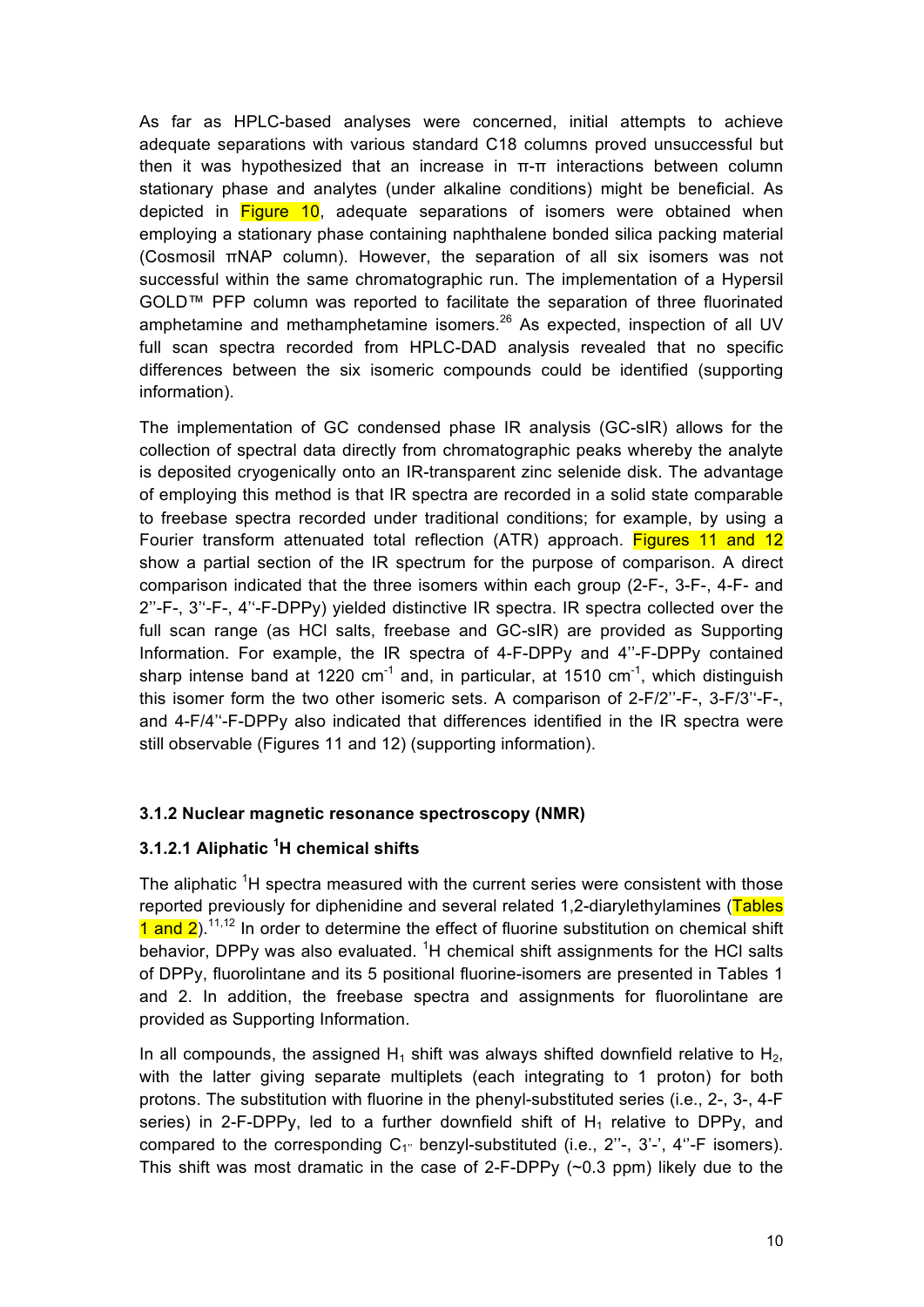closer proximity of the fluorine substitution causing an inductive deshielding effect, followed by 3-F-DPPy with only a modest effect (0.05 ppm). Supporting this, no comparable fluorine effect on the  $H_2$ <sup>1</sup>H chemical shift was observed with the phenylsubstituted series. A comparable effect was observed with 2''-F-DPPy (but not other benzyl series isomers), however in which one of the two <sup>1</sup>H chemical shifts assigned to  $H<sub>2</sub>$  (the more upfield shift) was shifted (0.13 ppm) downfield relative to DPPy. Again, the relative downfield shift for the  $H_2$ <sup>1</sup>H chemical shift for 2"-F-DPPy, was likely the result of inductive deshielding effects. This downfield shift is thus potentially of analytical value for distinguishing the 2-F-DPPy and 2''-F-DPPy isomers using the <sup>1</sup>H spectra.

The <sup>1</sup>H chemical shifts assigned to H<sub> $\alpha$ </sub> of the pyrrolidine ring appeared as up to four separate multiplets. Whereas four separate multiplets were observed in most cases, in a few cases (such as the upfield shifts of 2''-F and 4''-F), the upfield multiplet coalesced and the resulting broad multiplets integrated to two protons. The H<sub>β</sub><sup>1</sup>H chemical shifts were also complex and appeared either as a single broad multiplet as in 2-F-DPPy or in all other cases as three separate multiplets, in which the most downfield multiplet integrated to two protons.

It is worth noting that in the corresponding <sup>13</sup>C spectra, the C<sub>α</sub> and C<sub>β</sub><sup>13</sup>C shifts appeared as two distinct  $^{13}$ C chemical shifts, with each  $^{13}$ C shift showing cross correlation with one or more  ${}^{1}H$  multiplets (integrating for a total of 2 protons) in the HMQC spectra. In these 2-dimensional spectra, the upfield  $^{13}$ C shift always correlated with the two most upfield proton shift(s) and vice versa for the downfield shifts.

These magnetic nonequivalence patterns for  $C_{\alpha}$  and  $C_{\beta}$  shifts observed in the <sup>1</sup>H and  $13<sup>13</sup>C$  spectra, are likely the result of amine nitrogen protonation inducing a distinct conformational state of the pyrrolidine ring, which led to asymmetry in the electronic environments experienced by the otherwise symmetric protons causing magnetic nonequivalence under the experimental conditions. This nonequivalence is supported by the fact that in the case of fluorolintane freebase (supporting information) the <sup>1</sup>H chemical shifts assigned to H<sub>α</sub> appeared as two multiplets (integrating to two each and thus representing axial and equatorial protons) and the corresponding <sup>13</sup>C shifts for C<sub>α</sub> and C<sub>β</sub> each appeared as a single chemical shift. This phenomenon has been observed previously with diphenidine and related compounds.<sup>11,12</sup>

#### **3.1.2.2 Aromatic <sup>1</sup> H chemical shifts**

The <sup>1</sup>H chemical shifts belonging to the aromatic protons behaved as expected for fluorine-substituted aromatic rings.<sup>27</sup> Notably, the <sup>1</sup>H chemical shift assigned to proton(s) *ortho*- to the fluorine substitution were shifted upfield relative to the corresponding <sup>1</sup>H chemical shifts in DPPy for all six fluorine-substituted isomers. For example, in fluorolintane, the <sup>1</sup>H shift assigned to H<sub>3'</sub> was shifted ~0.25 ppm upfield relative to the corresponding  $H_{3'}$  shift of DPPy. A comparable effect was seen with respect to protons on the position of the ring *para-* to fluorine. For example, in the case of 3-F-DPPy, the assigned  $H_6$ ' was 0.25 ppm upfield relative to the corresponding shift in DPPy. The upfield shifts were attributed to the resonance donating effects of fluorine.<sup>27</sup> As expected, the <sup>1</sup>H chemical shifts assigned to protons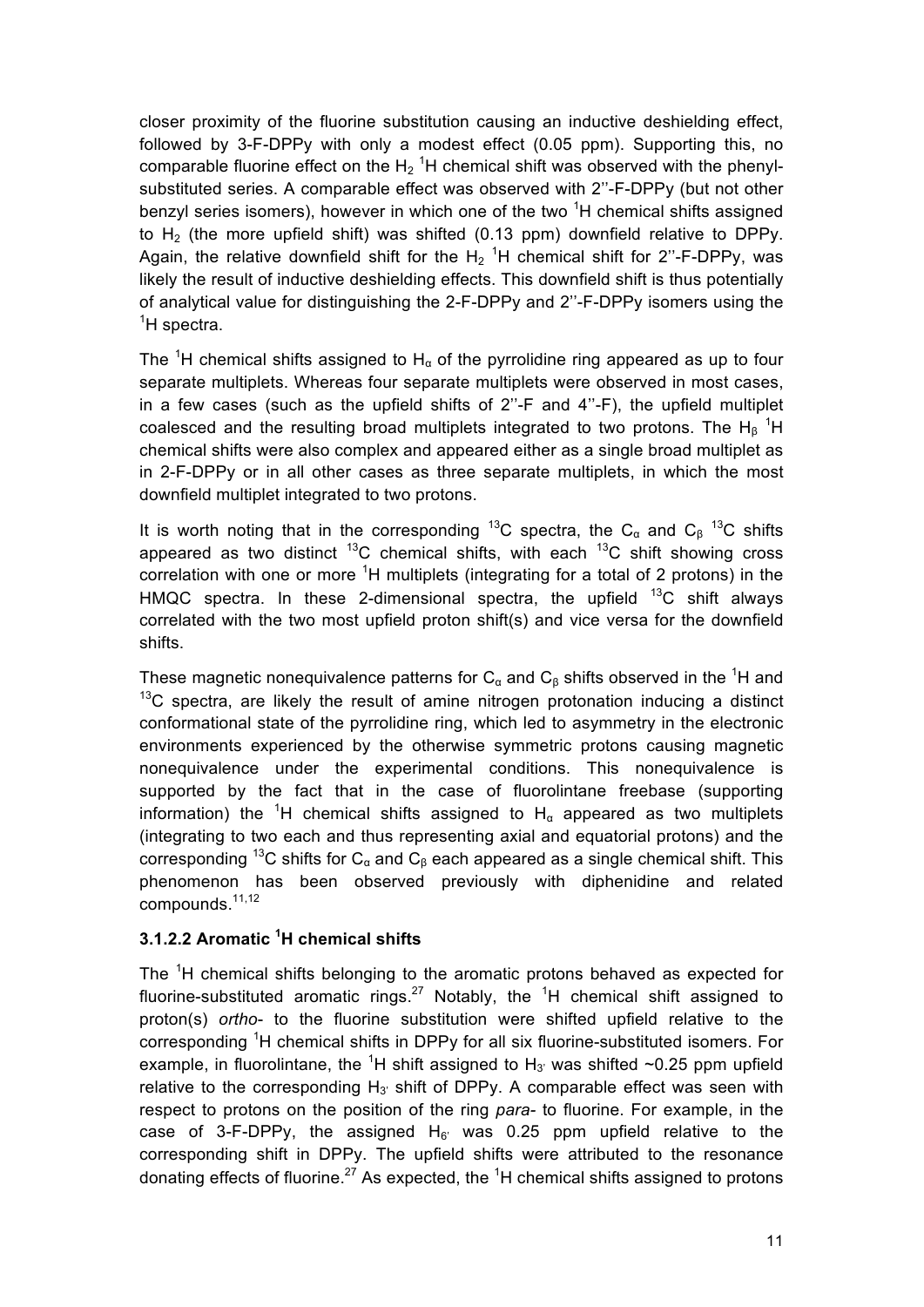*meta*- to the fluorine substitution were shifted downfield relative to DPPy for all six isomers, though in some cases the effect was only modest. For example, the  ${}^{1}H$ chemical shift for 4-F-DPPy assigned to  $H_{2,6}$  (*meta* to 4-F) was 0.1 ppm downfield relative to DPPy. In addition, the different *meta*-protons on the same compound were affected to a different extent, as can be seen with fluorolintane, where a shift of 0.6 ppm was observed for H<sub>6</sub>' but there was no comparable effect on H<sub>4</sub>' (relative to corresponding shifts in DPPy).This difference may be due to additional effects from the alkyl substitution on the ring. The corresponding downfield shifts for protons attached to carbons *meta*- to the fluorine substituted carbon were consistent with the inductive withdrawing effect of fluorine that is most apparent on the relative metapositions of the aromatic ring, which do not experience resonance donating effects.<sup>27</sup>

### **3.1.2.3 <sup>13</sup> C chemical shifts**

The <sup>13</sup>C chemical shift assignments for DPPy, fluorolintane and its 5 positional isomers are presented in  $\overline{\text{Table 3}}$  and refer to the hydrochloride salts. The C<sub>1</sub><sup>13</sup>C chemical shift for 2-F-DPPy was  $\sim$ 8 and  $\sim$ 7 ppm upfield relative to the corresponding shift of DPPy and 3-F- and 4-F-DPPy isomers respectively. Interestingly, a similar upfield shift for  $C_2$  was observed for 2"-F-DPPy of  $\sim$ 7 and 6 ppm for DPPy and 3"-Fand 4"-F-DPPy isomers, respectively. As stated previously,  $C_{\alpha}$  and  $C_{\beta}$  each gave two  $13^{\circ}$ C chemical shifts, which correlated to two protons each in the HMQC spectra.

Fluorine substitution led to a large downfield shift relative to DPPy for all fluorine isomers, with the *ipso*-carbon shifts appearing around 160 ppm. <sup>13</sup>C shifts assigned to carbons *ortho*- to the CF carbon were shifted upfield relative to the corresponding shift in DPPy. For example, for fluorolintane,  $C_1$  and  $C_3$  shifts were shifted ~12.5 ppm upfield relative to DPPy and similar shifts were seen for the other five isomers. In the case of carbons *meta*- to fluorine, there was a slight downfield shift (~3 ppm). *Para*-<sup>13</sup>C chemical shifts exhibited an upfield shift (~3 ppm) relative to DPPy. Again, the upfield shifts seen with *ortho*- and *para*-positons relative to the CF carbon were expected and consistent with the resonance-donating effects of fluorine. Likewise, the downfield shift seen with carbons *meta*- to the fluorine substation were consistent with the inductive withdrawing effect of fluorine.<sup>27</sup> As described above, a comparable effect was observed in the corresponding <sup>1</sup>H spectra. HMBC was particularly helpful in distinguishing benzyl and phenyl fluorine series due to the expected correlations occurring between the  $C_1$  positions ( $C_1$  and  $C_1$ ) of the aromatic rings and the  $C_1$  and  $C_2$  ethyl chain proton shifts.

### **3.1.2.4 Fluorine splitting of 13C chemical shifts and 19F NMR**

Fluorine substitution is known to split  $^{13}$ C chemical shifts belonging to ipso- and adjacent carbons (3-4 bonds) due to coupling between  $^{19}$ F-and  $^{13}$ C nuclei. In the present experiments, these splits were observed for all six F-DPPy isomers. The Jvalues were found to be greatest for C-ipso (246 Hz), ortho- to the CF carbon (0-  $\sim$ 22.2 Hz), followed by meta- ( $\sim$ 0-8.1 Hz) and lastly para- (0-3 Hz). These coupling constants were consistent with those expected based on studies with fluorobenzene and related compounds.<sup>27</sup> This feature can help with assignments of  $^{13}C$  chemical shifts on fluorinated aromatic rings.<sup>19</sup>F chemical shifts for the six F-DPPy isomers is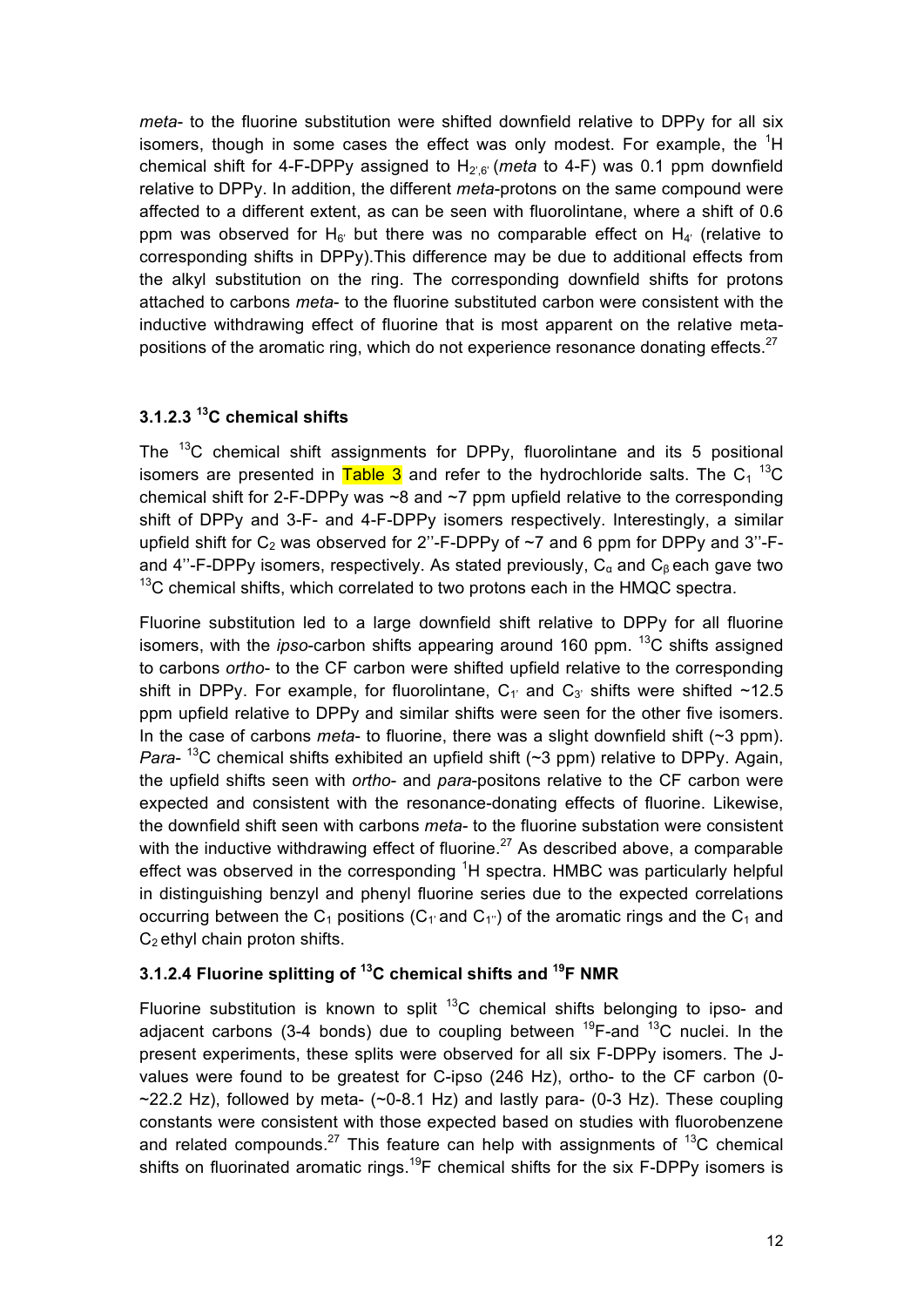presented in Table 4. Chemical shifts ranged from -111.58 to -117.10. The rank order from most downfield to most upfield was observed as follows:  $3-F > 3$ "-F >  $4-F > 4$ "-F  $> 2-F > 2"$ -F

### **4. Conclusion**

Fluorolintane (1-[1-(2-fluorophenyl)-2-phenylethyl]pyrrolidine, 2-F-DPPy) is a new psychoactive substance that belongs to the 1,2-diarylethylamine class and it appears that it might exert dissociative effects in humans. The presence of the fluorine substituent on either the phenyl and benzyl moieties gives rise to a total number of six possible racemic isomers, namely 2-F-, 3-F-, and 4-F-DPPy (phenyl) and 2''-F-, 3''-F-, and 4''-F-DPPy (benzyl), which adds to the analytical challenges that might be encountered in forensic investigations and/or toxicological casework. The isomers could be differentiated by NMR but subjecting the substances to chemical ionization triple quadrupole tandem mass spectrometric analysis was considered particularly useful when it transpired that the product ion mass spectra derived from the  $[M + H -$ HF]<sup>+</sup> species facilitated the differentiation between all six racemic isomers. GC-MS analyses were unable to result in complete differentiation whereas analysis by HPLC provided adequate separation between 2-F-, 3-F-, and 4-F-DPPy and 2''-F-, 3''-F-, and 4''-F-DPPy. The use of GC condensed phase IR was also employed successfully.

#### **References**

- 1. Tainter ML, Luduena FP, Lackey RW, Neuru EN. Actions of a series of diphenyl-ethylamines. *J Pharmacol Exp Ther.* 1943;77(4):317-323.
- 2. Dodds EC, Lawson W, Simpson SA, Williams PC. Testing diphenylethylamine compounds for analgesic action. *J Physiol.*  1945;104(1):47-51.
- 3. Heinzelman RV, Aspergren BD. Compounds containing the pyrrolidine ring. Analogs of sympathomimetic amines. *J Am Chem Soc.* 1953;75(14):3409- 3413.
- 4. Palmer GC, Hutchison JB. Preclinical and clinical aspects of remacemide hydrochloride. In: Herrling PL, ed. *Excitatory Amino Acids. Clinical Results with Antagonists*. San Diego, CA, USA: Academic Press; 1997:109-120.
- 5. Machado-Vieira R, Henter ID, Zarate CA, Jr. New targets for rapid antidepressant action. *Prog Neurobiol.* 2017;152:21-37.
- 6. Morris H, Wallach J. From PCP to MXE: a comprehensive review of the nonmedical use of dissociative drugs. *Drug Test Anal.* 2014;6(7-8):614-632.
- 7. Wallach J, Brandt SD. 1,2-Diarylethylamine- and ketamine-based new psychoactive substances. *Handb Exp Pharmacol.* 2019;252:305-352.
- 8. Wallach J, Brandt SD. Phencyclidine-based new psychoactive substances. *Handb Exp Pharmacol.* 2018;252:261-303.
- 9. Gray NM, Cheng BK. 1,2-Diarylethylamines for treatment of neurotoxic injury. Patent No. EP346791A1. G.D. Searle and Co. USA*.* 1989.
- 10. Wallach J, De Paoli G, Adejare A, Brandt SD. Preparation and analytical characterization of 1-(1-phenylcyclohexyl)piperidine (PCP) and 1-(1-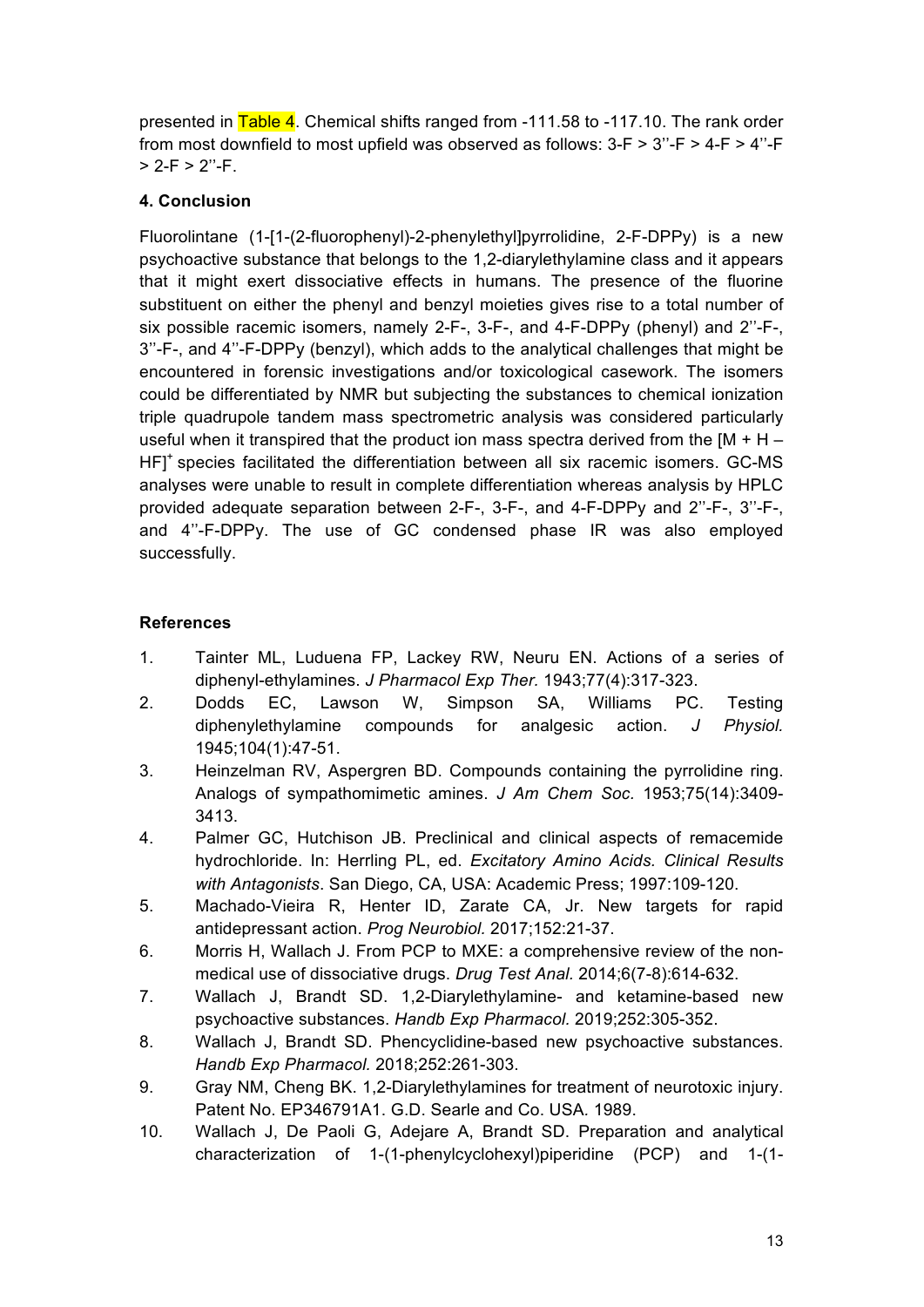phenylcyclohexyl)pyrrolidine (PCPy) analogues. *Drug Test Anal.* 2014;6(7- 8):633-650.

- 11. Wallach J, Kavanagh PV, McLaughlin G, et al. Preparation and characterization of the 'research chemical' diphenidine, its pyrrolidine analogue, and their 2,2-diphenylethyl isomers. *Drug Test Anal.*  2015;7(5):358-367.
- 12. McLaughlin G, Morris N, Kavanagh PV, et al. Test purchase, synthesis, and characterization of 2-methoxydiphenidine (MXP) and differentiation from its *meta*- and *para*-substituted isomers. *Drug Test Anal.* 2016;8(1):98-109.
- 13. Wallach J, Kang H, Colestock T, et al. Pharmacological investigations of the dissociative 'legal highs' diphenidine, methoxphenidine and analogues. *PloS one.* 2016;11(6):e0157021.
- 14. Kang H, Park P, Bortolotto ZA, et al. Ephenidine: a new psychoactive agent with ketamine-like NMDA receptor antagonist properties. *Neuropharmacology.* 2017;112(Pt A):144-149.
- 15. Colestock T, Wallach J, Mansi M, et al. Syntheses, analytical and pharmacological characterizations of the 'legal high' 4-[1-(3 methoxyphenyl)cyclohexyl]morpholine (3-MeO-PCMo) and analogues. *Drug Test Anal.* 2018;10(2):272-283.
- 16. National Slovenian Forensic Laboratory. National Slovenian Forensic Laboratory. Analytical report. Fluorolintane (C18H20FN). 1-(1-(2 fluorophenyl)-2-phenylethyl)pyrrolidine. https://www.policija.si/apps/nfl\_response\_web/0\_Analytical\_Reports\_final/FL UOROLINTANE-ID-1420-15-report\_final.pdf [Accessed 03 February 2018]
- 17. Xie L-G, Dixon DJ. Tertiary amine synthesis via reductive coupling of amides with Grignard reagents. *Chem Sci.* 2017;8(11):7492-7497.
- 18. Hou G-H, Xie J-H, Wang L-X, Zhou Q-L. Highly efficient Rh(I)-catalyzed asymmetric hydrogenation of enamines using monodente spiro phosphonite ligands. *J Am Chem Soc.* 2006;128(36):11774-11775.
- 19. Zhou Q, Hou G, Xie J, Wang L. Process for preparation of spiro phosphinates as chiral ligands for hydrogenation of enamines [Chinese]. CN1887893*.*
- 20. Heinzelmann RV, Aspergren BD. Compounds containing the pyrrolidine ring. Analogs of sympathomimetic amines. *J Am Chem Soc.* 1953;75:3409-3413.
- 21. Le Gall E, Haurena C, Sengmany S, Martens T, Troupel M. Three-component synthesis of α-branched amines under Barbier-like conditions. *J Org Chem.*  2009;74(20):7970-7973.
- 22. Geyer PM, Hulme MC, Irving JPB, et al. Guilty by dissociation–development of gas chromatography-mass spectrometry (GC-MS) and other rapid screening methods for the analysis of 13 diphenidine-derived new psychoactive substances (NPSs). *Anal Bioanal Chem.* 2016;408(29):8467- 8481.
- 23. McKenzie C, Sutcliffe OB, Read KD, et al. Chemical synthesis, characterisation and in vitro and in vivo metabolism of the synthetic opioid MT-45 and its newly identified fluorinated analogue 2F-MT-45 with metabolite confirmation in urine samples from known drug users. *Forensic Toxicol.*  2018;36(2):359-374.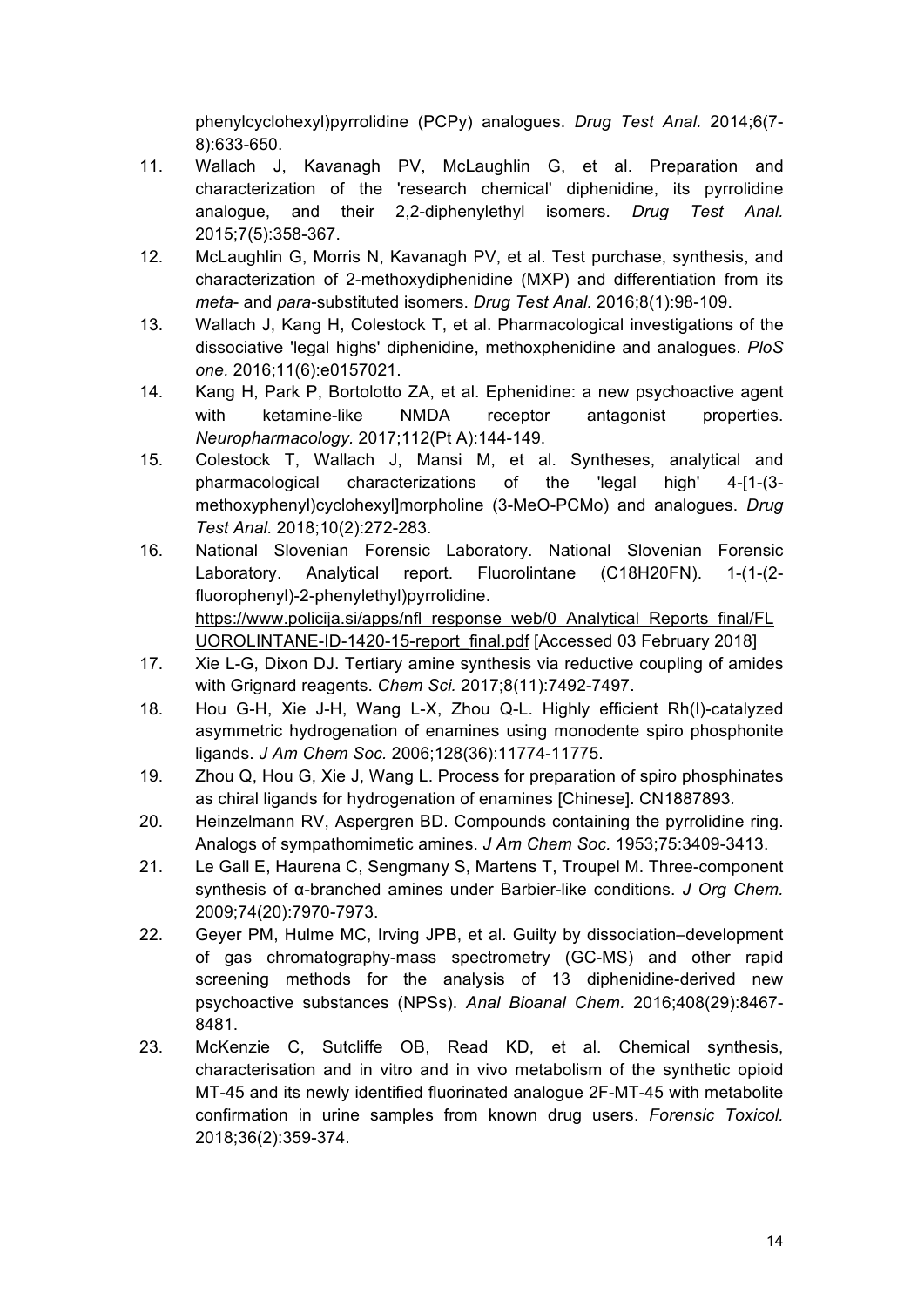- 24. Westphal F, Rösner P, Junge T. Differentiation of regioisomeric ringsubstituted fluorophenethylamines with product ion spectrometry. *Forensic Sci Int.* 2010;194(1-3):53-59.
- 25. Westphal F, Junge T. Ring positional differentiation of isomeric N-alkylated fluorocathinones by gas chromatography/tandem mass spectrometry. *Forensic Sci Int.* 2012;223(1-3):97-105.
- 26. Nakazono Y, Tsujikawa K, Kuwayama K, et al. Differentiation of regioisomeric fluoroamphetamine analogs by gas chromatography–mass spectrometry and liquid chromatography–tandem mass spectrometry. *Forensic Toxicol.*  2013;31(2):241-250.
- 27. Dolbier W. R. Jr. *Guide to Fluorine NMR for Organic Chemists.* Hoboken, New Jersey: Wiley; 2009.

#### **Figures**



**Figure 1**. 1,2-Diarylethylamines and related arylcyclohexylamines including phencyclidine (PCP) and ketamine. The numbering scheme is used for NMR assignments. The naming of fluorolintane isomers (2-F-, 3-F-, and 4-F-DPPy) was based on historical reasons where the first phenyl ring has been used without a prime designation in alignment with PCP-based compounds and the 1,2 diarylethylamines.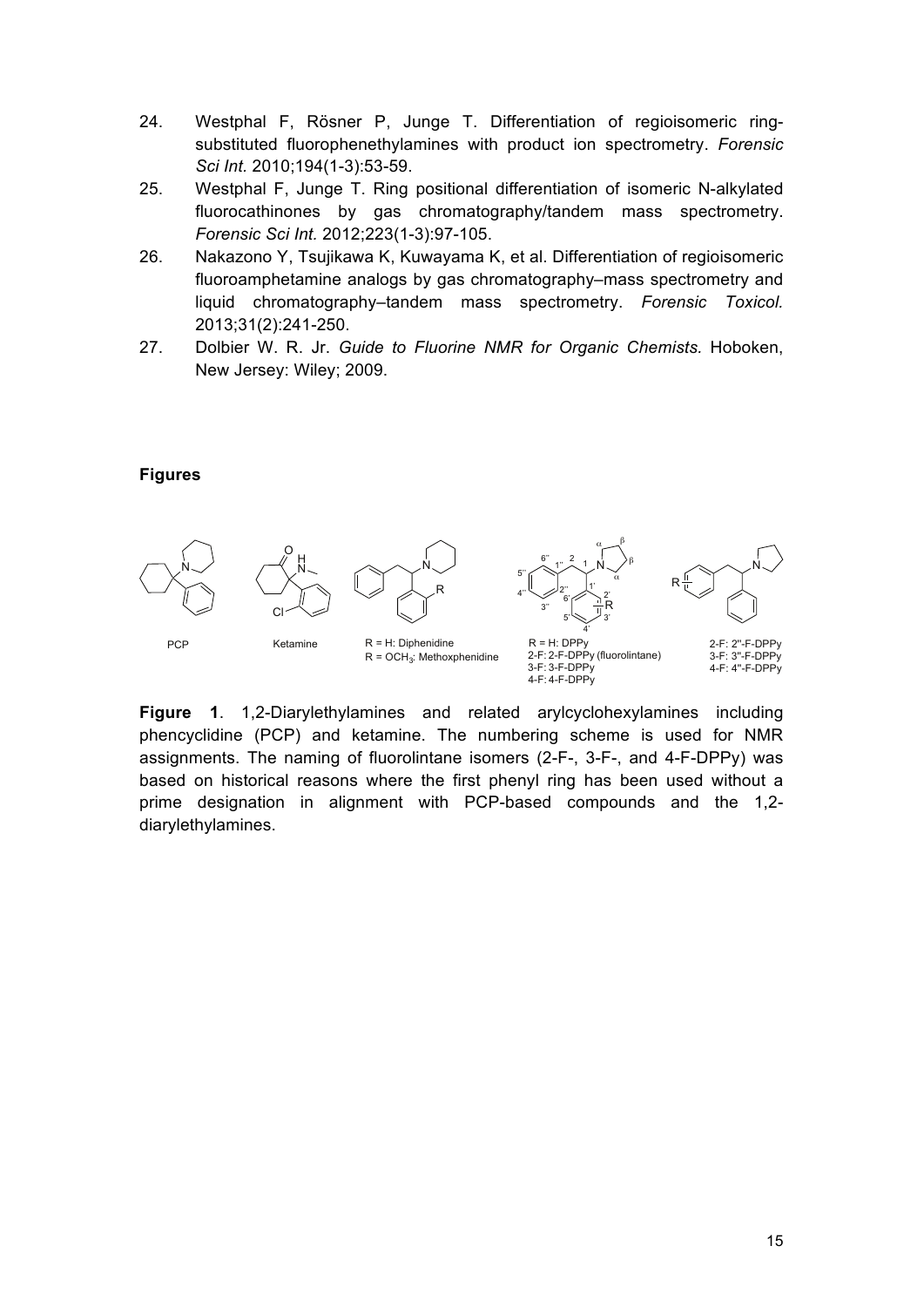

**Figure 2**. Electron ionization mass spectra of the two sets of three positional isomers.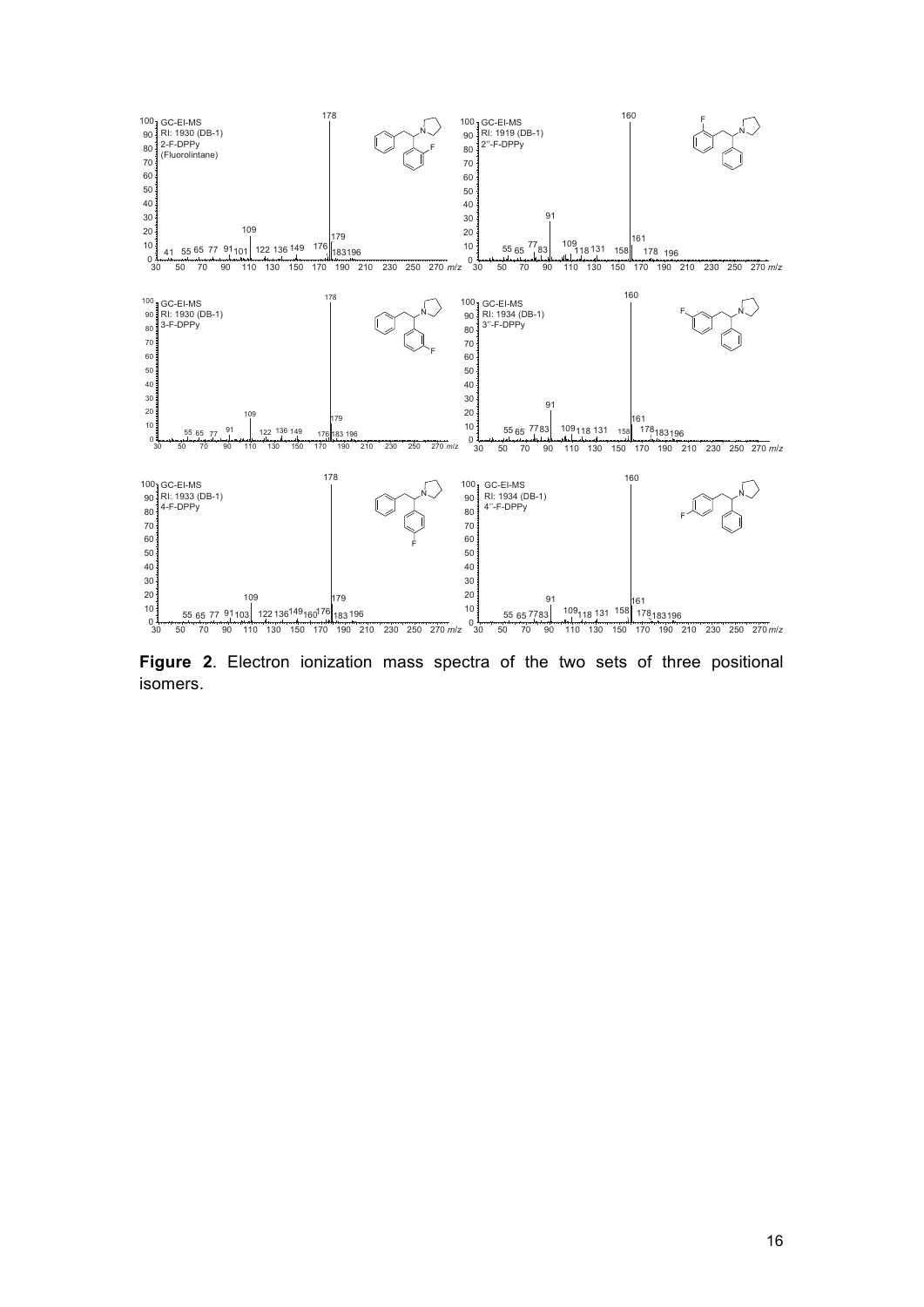

**Figure 3**. A. Proposed fragmentation pathways of 4-F-DPPy under electron ionization mass spectrometry conditions. B. Proposed fragmentation pathways of 4"- F-DPPy.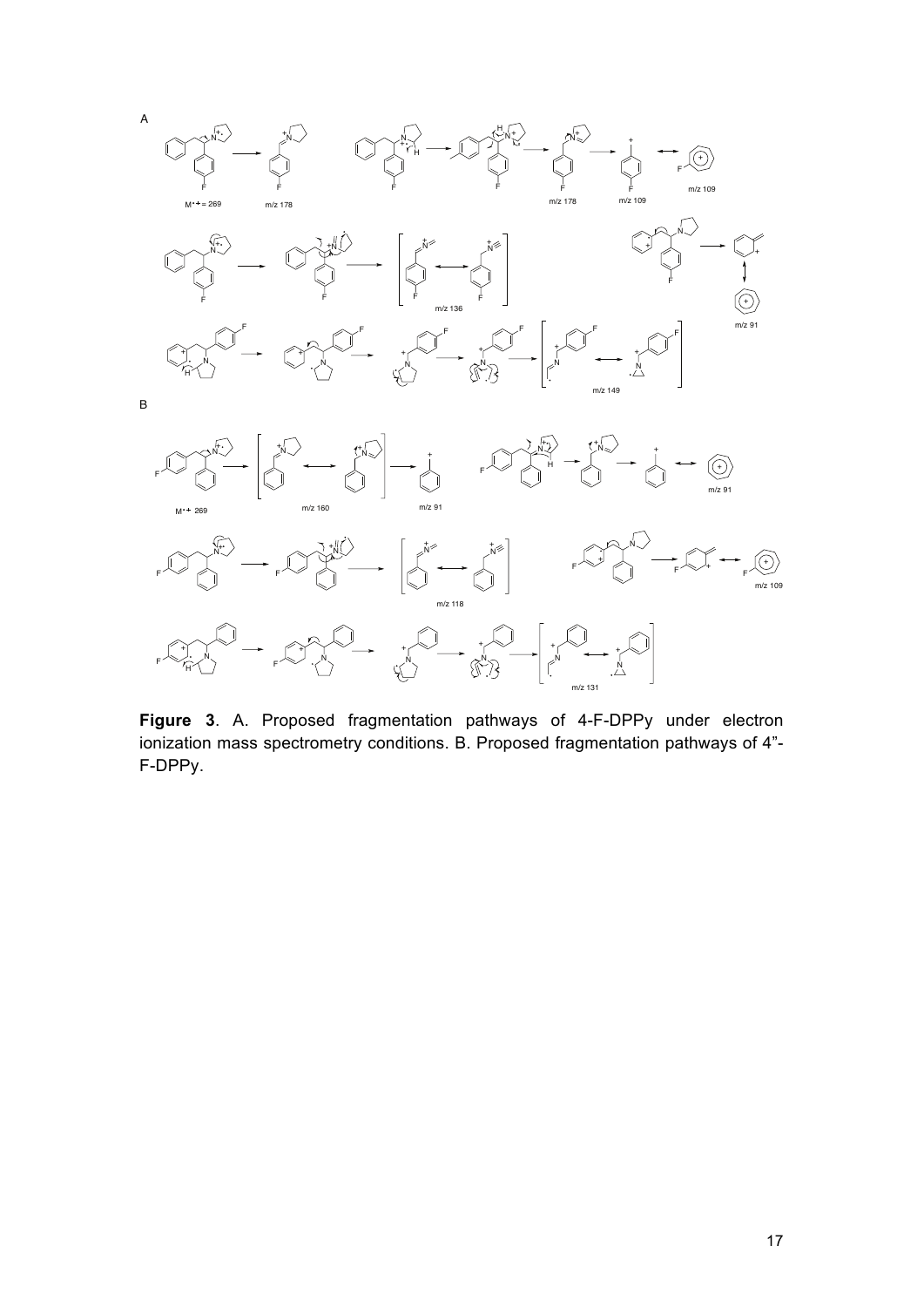

**Figure 4**. Gas chromatography chemical ionization mass spectra of the two sets of three positional isomers.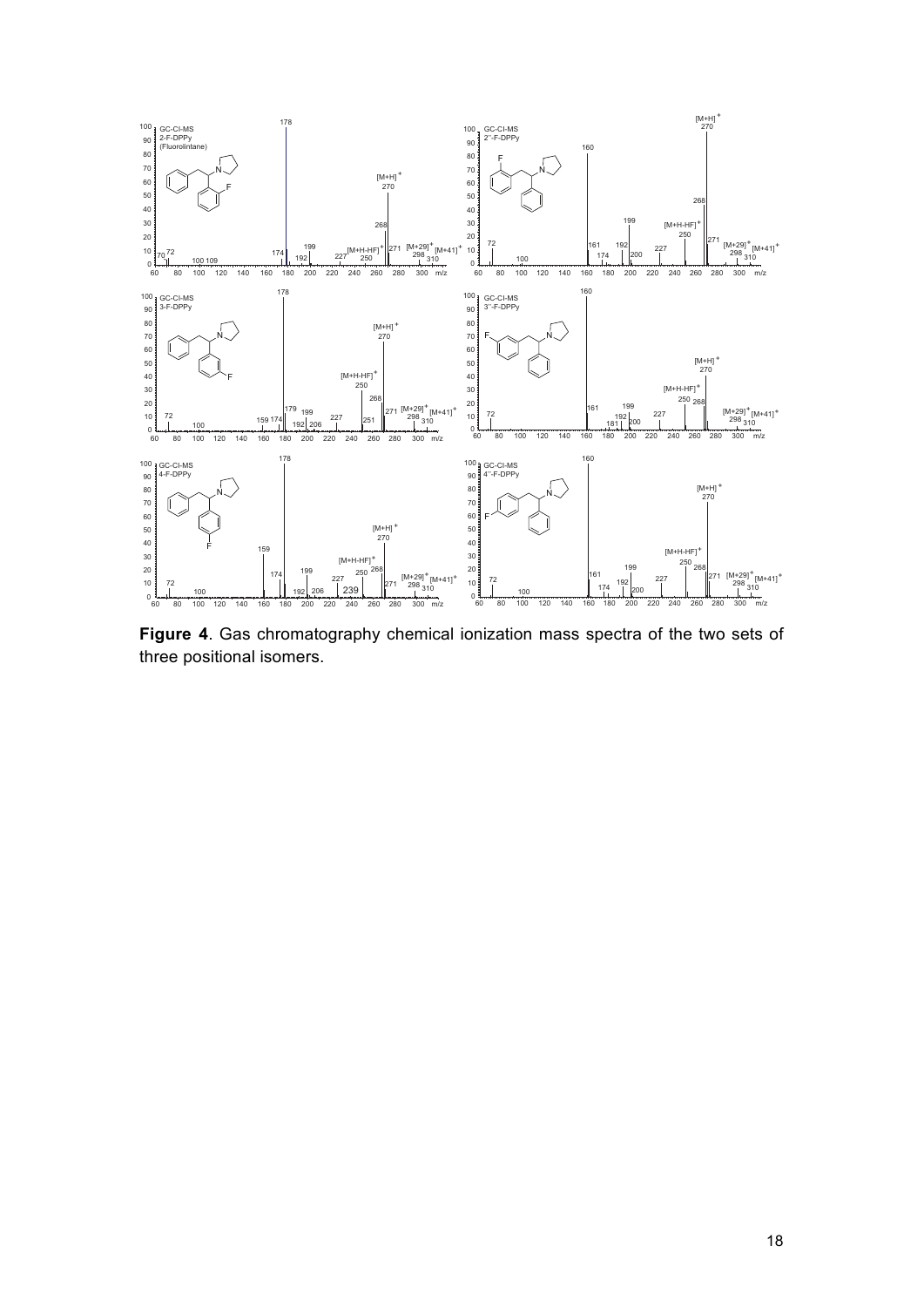



m/z 268

**Figure 5**. A. Proposed fragmentation pathways of 4-F-DPPy under chemical ionization tandem mass spectrometry conditions. B. Proposed fragmentation pathways of 4"-F-DPPy.

m/z 192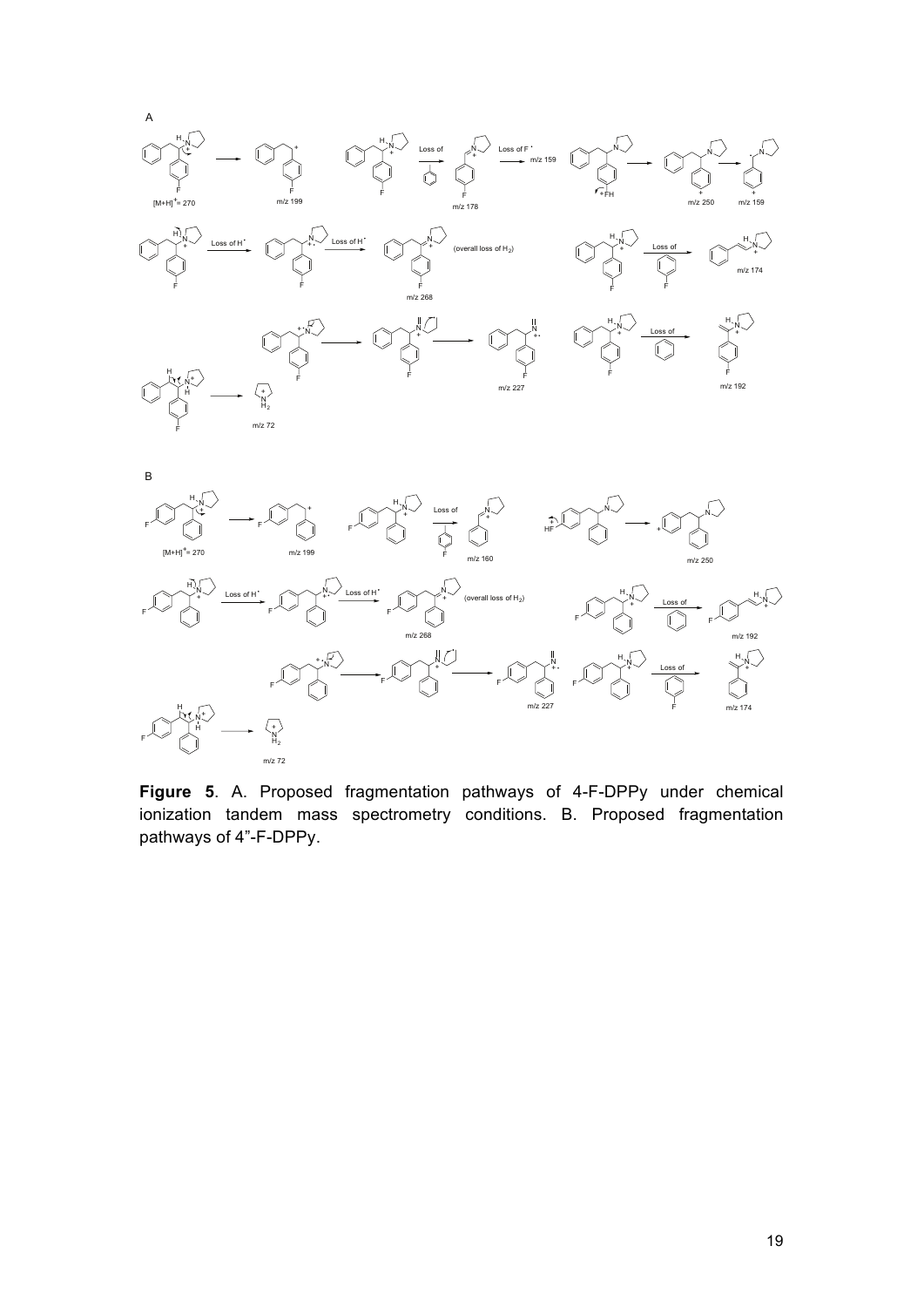

**Figure 6**. Gas chromatography product ion mass spectra of the  $[M + H - HF]^+$ species that facilitated differentiation between all isomers.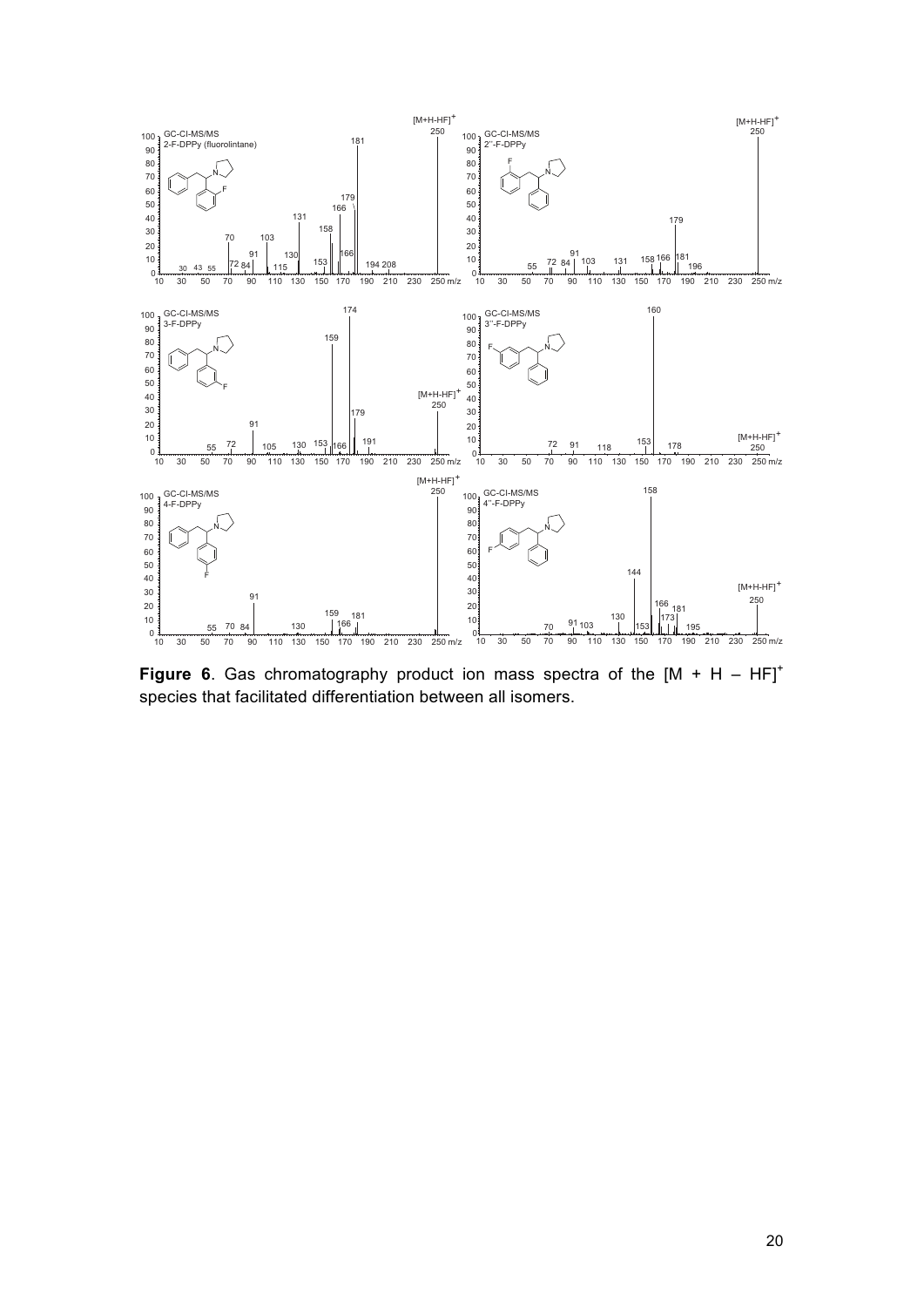

**Figure 7**. Proposed chemical ionization tandem mass spectral fragmentation pathways originating from the  $[M + H - HF]$ <sup>+</sup> ion using 2-F-DPPy (fluorolintane) and 4''-F-DPPy as representative examples.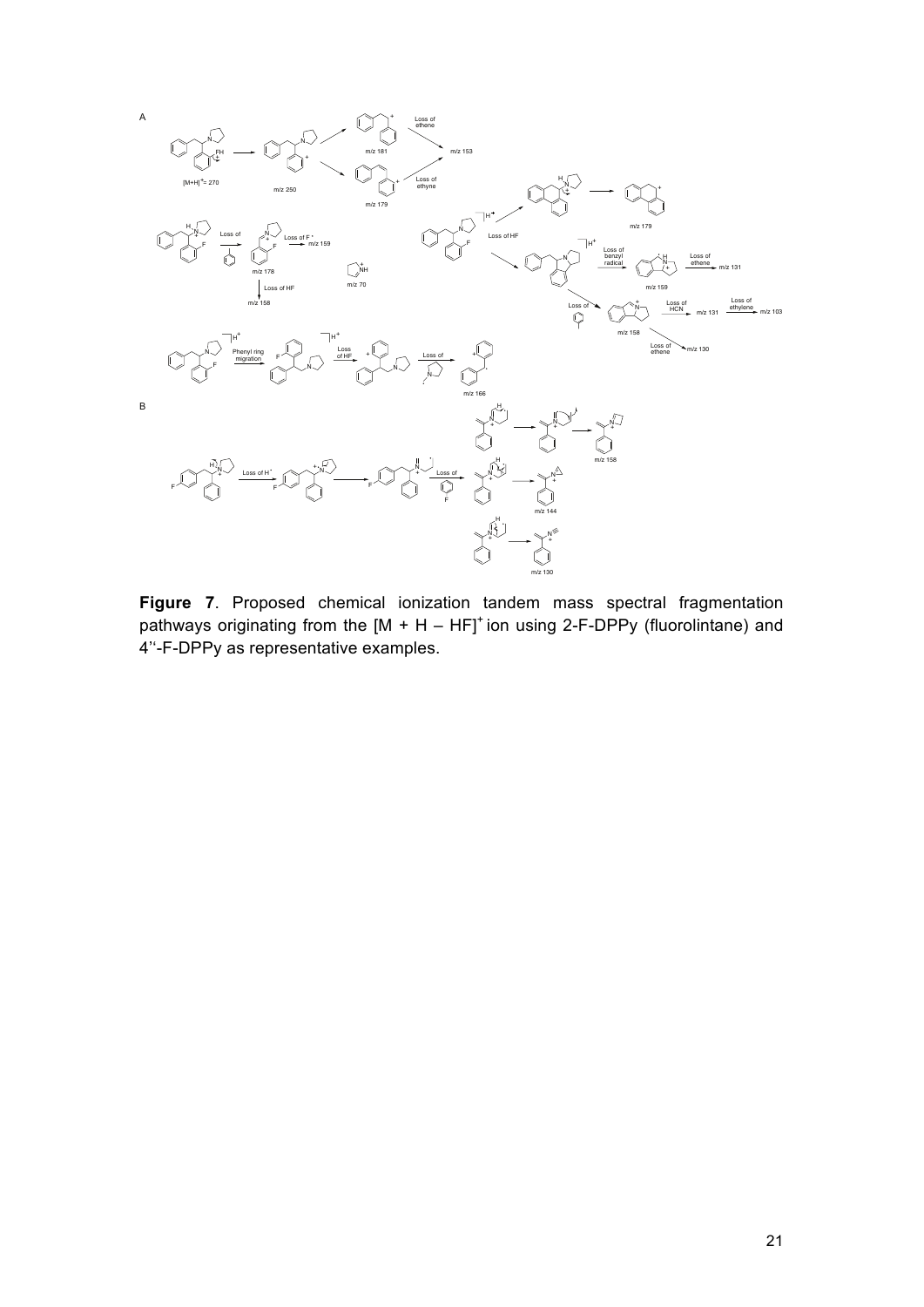

**Figure 8**. UHPLC-ESI-QTOF-MS/MS analysis results of the two sets of three positional isomers.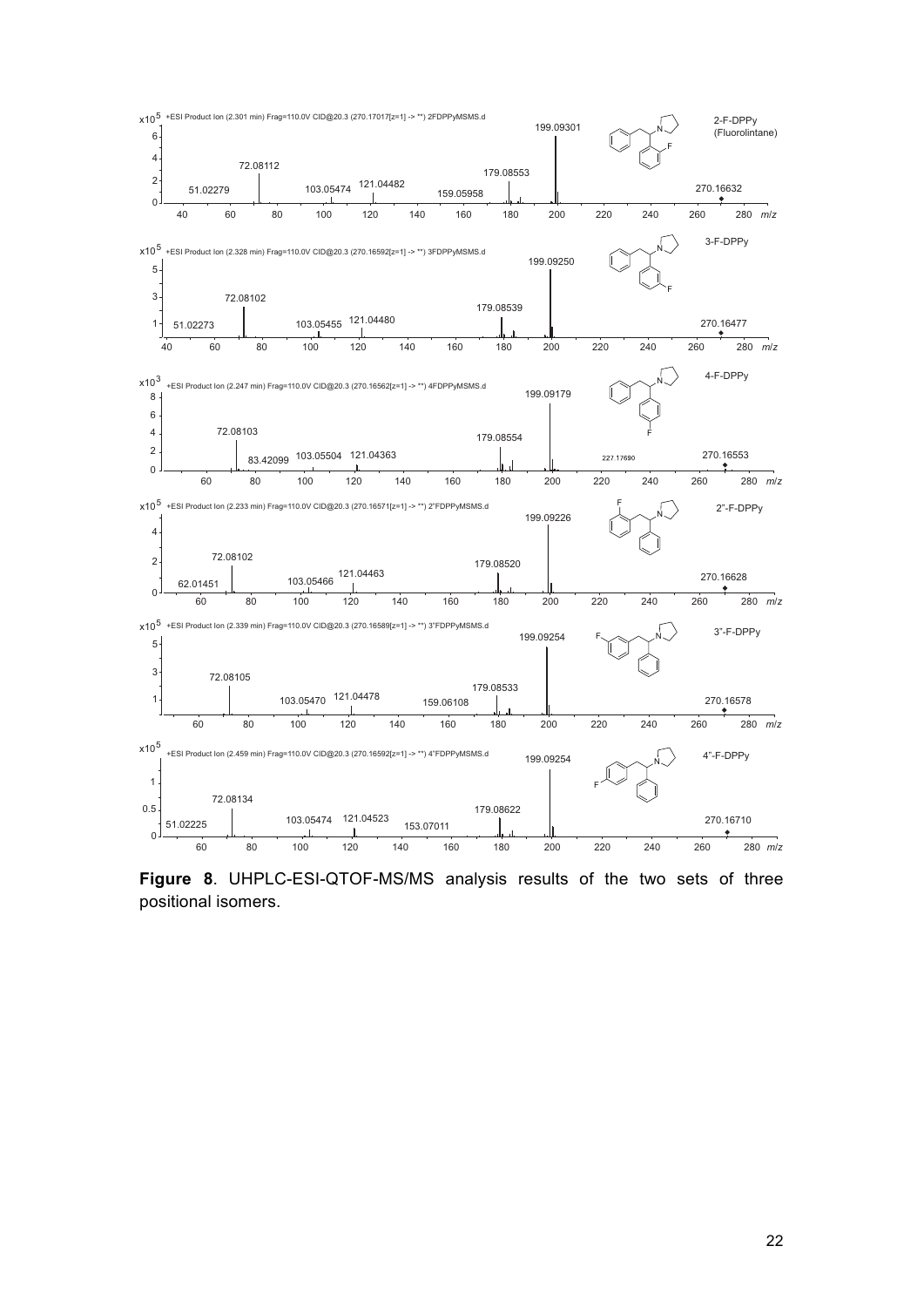

**Figure 9**. A. Proposed collision-induced dissociation pathways of 4-F-DPPy under quadrupole time-of-flight tandem mass spectrometry conditions. Proposed fragmentation pathways of 4"-F-DPPy.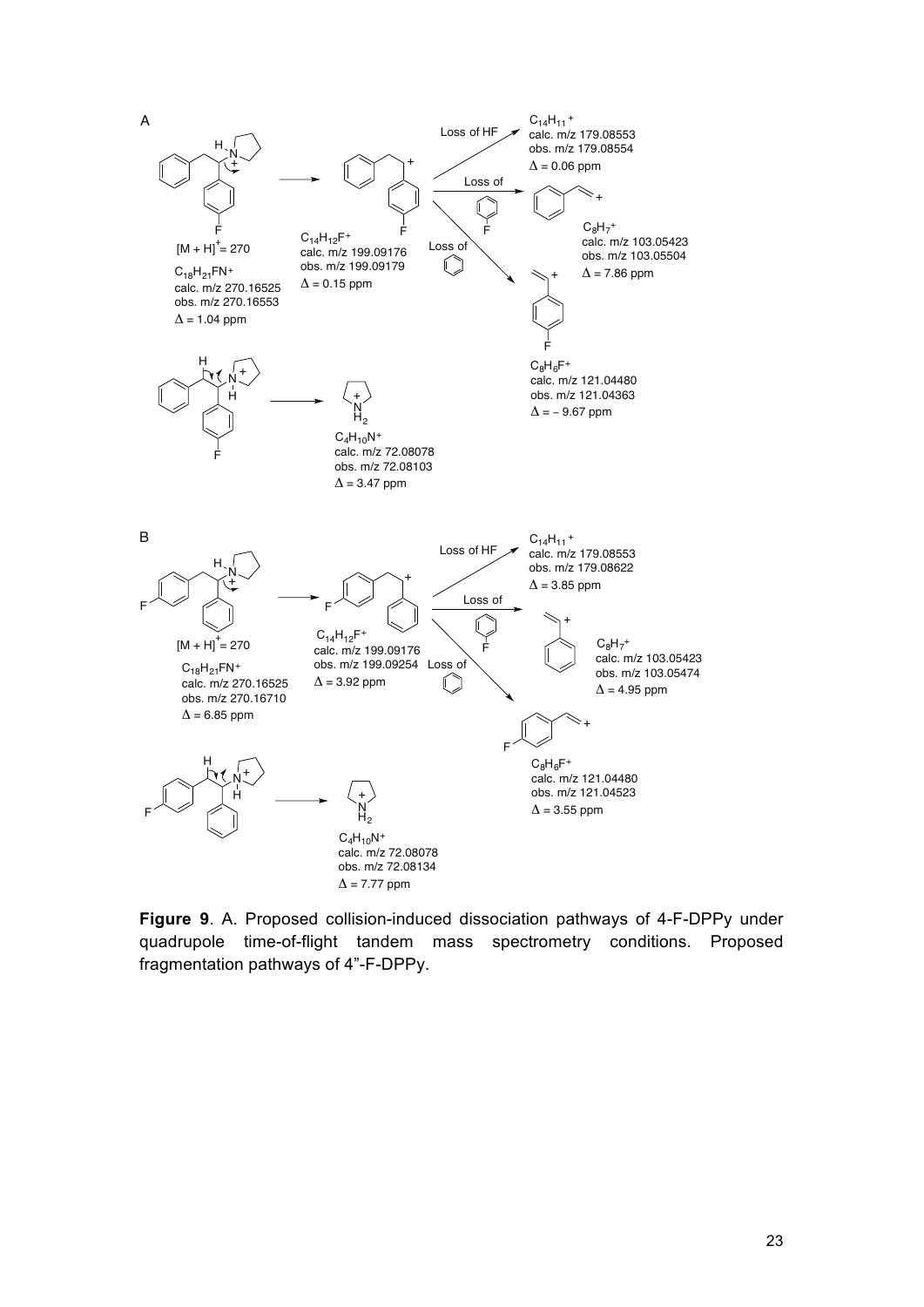

**Figure 10**. High performance liquid chromatography ultraviolet analysis of all positional isomers using a Cosmosil πNAP column.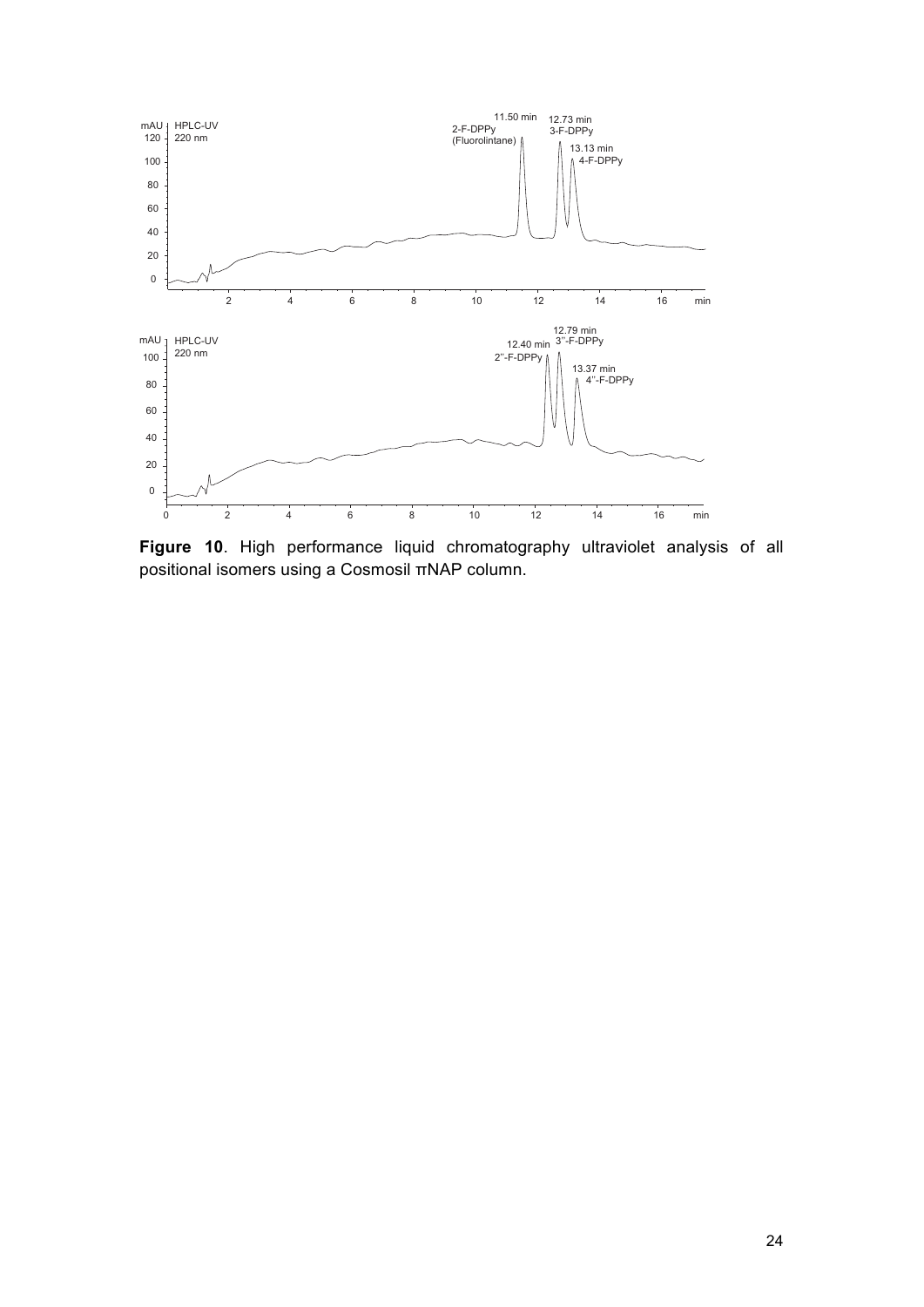

**Figure 11**. Gas chromatography condensed phase IR analysis of 2-F-, 3-F-, and 4-F-DPPy).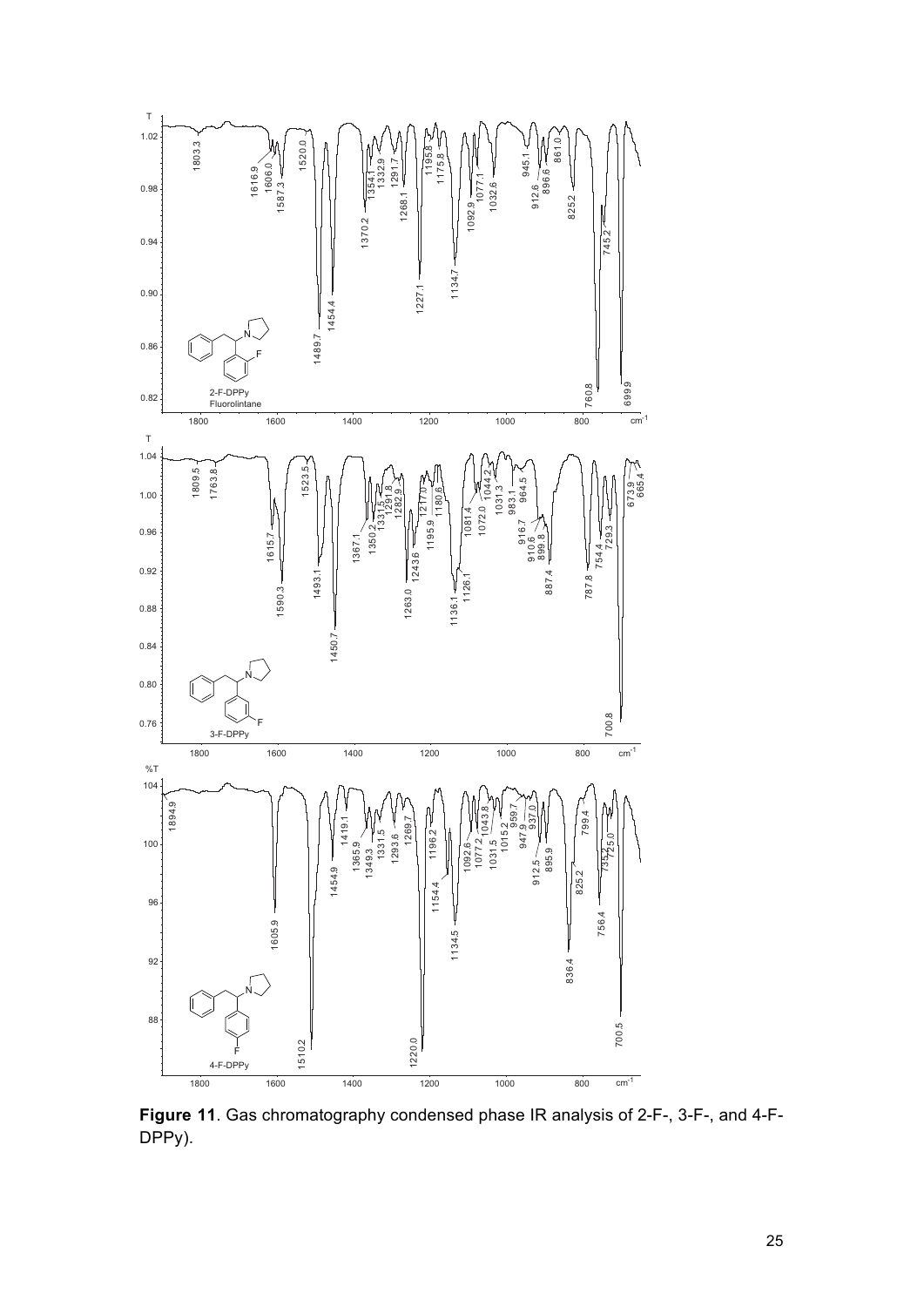

**Figure 12**. Gas chromatography condensed phase IR analysis of 2''-F-, 3''-F-, and 4''-F-DPPy).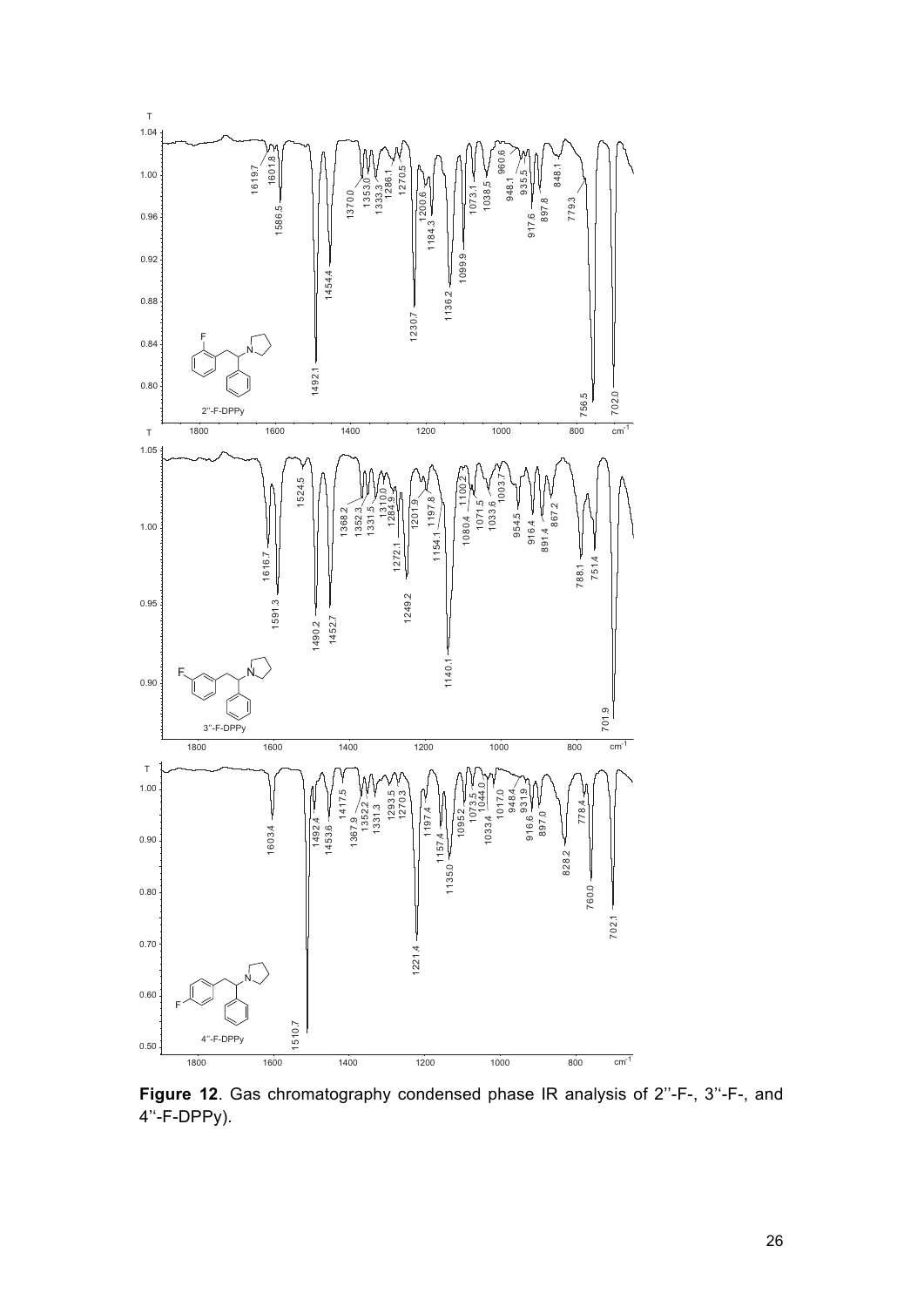Table 1. 400 MHz<sup>1</sup>H NMR of HCl salts. Twenty mg/mL in DMSO-d<sub>6</sub>. Shifts in ppm and set to solvent reference (2.50 ppm).

| $\sqrt{6}$ H<br>ppm] | <b>DPPy</b>                                                  | 2-F-DPPy                                      | 3-F-DPPy                                            | 4-F-DPPy                                                      |
|----------------------|--------------------------------------------------------------|-----------------------------------------------|-----------------------------------------------------|---------------------------------------------------------------|
| $H_1$                | 4.60 (ddd, $J =$<br>12.1, 8.3, 4.1 Hz,<br>1H)                | 4.90 (ddd, $J = 11.9$ ,<br>$8.1, 4.3$ Hz, 1H) | 4.65 (ddd, $J = 11.9$ ,<br>$8.1, 4.2$ Hz, 1H)       | 4.62 (ddd, $J = 11.9, 8.5$ ,<br>4.2 Hz, 1H)                   |
| H <sub>2</sub>       | $3.62$ (dd, $J = 13.2$ ,<br>4.1 Hz, 1H)                      | 3.64 (dd, $J = 13.0$ ,<br>4.2 Hz, 1H)         | 3.62 (dd, $J = 13.2$ ,<br>4.2 Hz, 1H)               | 3.61 (dd, $J = 13.2, 4.1$<br>Hz, 1H)                          |
|                      | 3.32 (t, $J = 12.3$<br>Hz, 1H)<br>*overlap with $H_{\alpha}$ | 3.30 (t, $J = 12.4$ Hz,<br>1H)                | $3.34 - 3.21$ (m, 1H)<br>*overlap with $H_{\alpha}$ | $3.28*$ (t, J = 12.5 Hz,<br>1H)<br>*overlap with $H_{\alpha}$ |
| $H_{\alpha}$         | 3.81 (ddd, $J =$                                             | $3.90 - 3.79$ (m, 1H)                         | $3.88 - 3.77$ (m, 1H)                               | $3.89 - 3.74$ (m, 1H)                                         |
|                      | 11.5, 6.6, 5.8 Hz,<br>1H)                                    | $3.50 - 3.41$ (m, 1H)                         | $3.34 - 3.21$ (m, 1H)                               | $3.34 - 3.22$ (m, 1H)                                         |
|                      | $3.37 - 3.25$ (m 1H)                                         | $3.02$ (s, 1H)                                | *Overlap with $H_2$                                 | *overlap with $H_2$                                           |
|                      | *overlap with $H_2$                                          | $2.82 - 2.71$ (ddd, $J =$                     | $3.0 - 2.90$ (m, 1H)                                | $2.99 - 2.86$ (m, 1H)                                         |
|                      | $2.94 - 2.85$ (m, 1H)                                        | 15.6, 8.4, 11.1 Hz,<br>1H)                    | $2.90 - 2.77$ (ddd, $J =$<br>15.5, 11.1, 8.3 Hz,    | $2.86 - 2.72$ (ddd, $J =$<br>15.5, 11.2, 8.5 Hz 1H)           |
|                      | 2.83 (ddd, $J =$<br>15.5, 11.0, 8.5 Hz,<br>1H)               |                                               | 1H)                                                 |                                                               |
| $H_{\beta}$          | $2.10 - 1.92$ (m, 2H)                                        | $2.10 - 1.79$ (m, 4H)                         | $2.09 - 1.95$ (m, 2H)                               | 2.00 (q, $J = 8.2$ , 7.5 Hz,                                  |
|                      | $1.92 - 1.74$ (m, 2H)                                        |                                               | $1.95 - 1.87$ (m, 1H)                               | 2H)                                                           |
|                      |                                                              |                                               | $1.86 - 1.74$ (m, 1H)                               | 1.90 (d, $J = 8.9$ Hz, 1H)                                    |
|                      |                                                              |                                               |                                                     | $1.85 - 1.72$ (m, 1H)                                         |
| $H_{2}$              | 7.65-7.47 (m, 2H)                                            |                                               | 7.51 (dm, $J = 10.2$<br>Hz, 1H)                     | $7.70 - 7.49$ (m, 1H)                                         |
|                      |                                                              |                                               |                                                     |                                                               |
| $H_{3'}$             | 7.40-7.25 (m, 2H)                                            | $7.12 - 7.03$ (m, 1H)                         |                                                     | $7.21 - 7.16$ (m, 1H)                                         |
|                      | *overlap with $H_{4'}$                                       | *overlap with $H_{4}$ "                       |                                                     | *overlap with $H_{3'',5''}$                                   |
| $H_{4}$              | $7.40 - 7.25$ (m, 1H)                                        | $7.40 - 7.33$ (m, 1H)                         | $7.15 - 7.13$ (m, 1H)                               |                                                               |
|                      | *overlap with $H_{3,5}$                                      |                                               |                                                     |                                                               |
| $H_{5'}$             | 7.40-7.25 (m, 2H)                                            | 7.29 (td, $J = 7.5$ ,                         | 7.35 (td, $J = 7.9$ ,                               | $7.21 - 7.16$ (m, 1H)                                         |
|                      | *overlap with $H_{4'}$                                       | $1.3$ Hz, $1H$ )                              | 5.9 Hz, 1H)                                         | *overlap with $H_{3'',5''}$                                   |
| $H_{6'}$             | 7.65-7.47 (m, 2H)                                            | 8.14 (t, $J = 7.4$ Hz,                        | 7.30 (dt, $J = 7.7$ ,                               | $7.70 - 7.49$ (m, 1H)                                         |
|                      |                                                              | 1H)                                           | $1.4$ Hz, $1H$ )                                    |                                                               |
| $H_{2}$              | 6.98 (dm, $J = 8.3$ )<br>$Hz$ , $2H$ )                       | $7.03 - 6.97$ (m, 1H),                        | $7.04 - 6.97$ (m, 1H)                               | 6.99 (dm, $J = 8.3$ Hz,<br>1H)                                |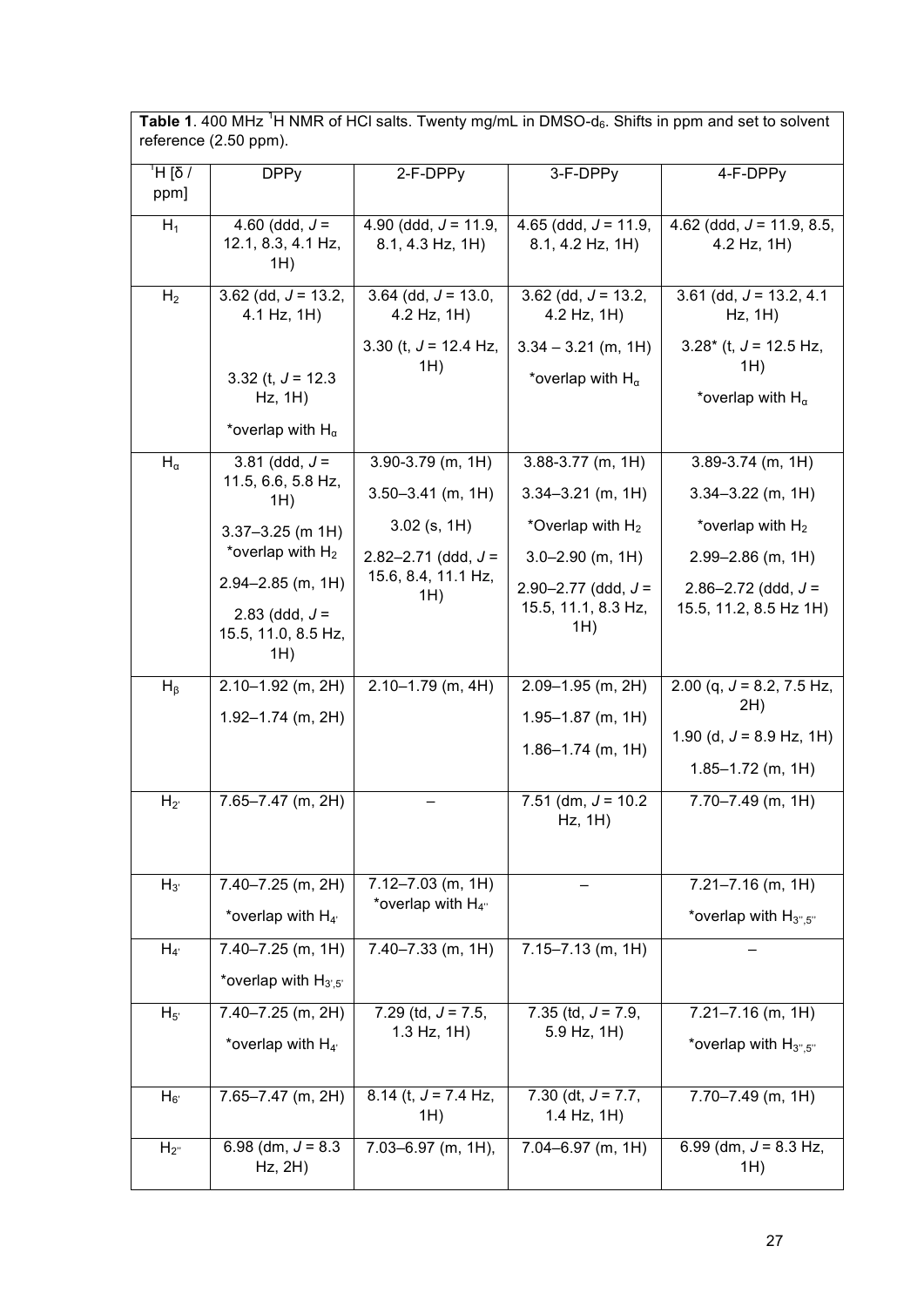| $H_{3}$   | $7.12$ (dm, $J = 7.4$<br>Hz, 2H)*overlap<br>with $H_{4}$      | $7.18 - 7.12$ (m, 1H)                           | $7.20 - 7.15$ (m, 1H) | 7.14 (dm, $J = 7.4$ Hz,<br>1H)<br>*overlap with $H_{3,5}$ and<br>$H_{4}$       |
|-----------|---------------------------------------------------------------|-------------------------------------------------|-----------------------|--------------------------------------------------------------------------------|
| $H_{4}$ " | 7.19-7.03 (dm,<br>1H)<br>*overlap with<br>$H_{3''.5''}$       | $7.12 - 7.03$ (m, 1H)<br>*overlap with $H_{3'}$ | $7.13 - 7.07$ (m, 1H) | $7.11 - 7.08$ (m, 1H)<br>*overlap with $H_{3^{\prime\prime},5^{\prime\prime}}$ |
| $H_{5}$   | 7.12 (dm, $J = 7.4$<br>$Hz$ , $2H$ )<br>*overlap with $H_{4}$ | $7.18 - 7.12$ (m, 1H)                           | $7.20 - 7.15$ (m, 1H) | 7.14 (dm, $J = 7.4$ Hz,<br>1H)<br>*overlap with $H_{3,5}$ and<br>$H_{4}$       |
| $H_{6}$   | 6.98 (dm, $J = 6.9$ )<br>Hz, 2H)                              | $7.03 - 6.97$ (m, 1H),                          | $7.04 - 6.97$ (m, 1H) | 6.99 (dm, $J = 8.3$ Hz,<br>1H)                                                 |
| $NH+$     | $11.98$ (s, 1H)                                               | $11.82$ (s, 1H)                                 | $11.84$ (s, 1H)       | $11.74$ (s, 1H)                                                                |

| <b>Table 2.</b> 400 MHz <sup>1</sup> H NMR of HCI salts. Twenty mg/mL in DMSO- $d_6$ . Shifts in ppm set to<br>solvent reference (2.50 ppm). |                                                |                                             |                                               |  |  |
|----------------------------------------------------------------------------------------------------------------------------------------------|------------------------------------------------|---------------------------------------------|-----------------------------------------------|--|--|
| <sup>1</sup> H [δ / ppm]                                                                                                                     | 2"-F-DPPy                                      | 3"-F-DPPy                                   | 4"-F-DPPy                                     |  |  |
| $H_1$                                                                                                                                        | 4.58 (ddd, $J = 12.3$ ,<br>8.6, 4.3 Hz, 1H)    | 4.61 (ddd, $J = 12.1$ ,<br>8.2, 4.1 Hz, 1H) | 4.56 (ddd, $J = 11.8, 7.7, 3.9$<br>$Hz$ , 1H) |  |  |
| H <sub>2</sub>                                                                                                                               | $3.59$ (dd, $J = 13.4$ ,<br>4.2 Hz, 1H)        | 3.64 (dd, $J = 13.2, 4.0$<br>Hz, 1H)        | 3.60 (dd, $J = 13.2$ , 4.1 Hz,<br>1H)         |  |  |
|                                                                                                                                              | 3.43 (t, $J = 12.6$ Hz,                        | $3.36 - 3.27$ (m, 1H)                       | $3.34 - 3.24$ (m, 1H)                         |  |  |
|                                                                                                                                              | $1H$ )                                         | *Overlap with $H_{\alpha}$                  | *Overlap with $H_{\alpha}$                    |  |  |
| $H_{\alpha}$                                                                                                                                 | $3.98 - 3.80$ (m, 1H)                          | $3.85 - 3.75$ (m, 1H)                       | $3.85 - 3.76$ (m, 1H)                         |  |  |
|                                                                                                                                              | $3.33 - 3.18$ (m, 1H)                          | $3.36 - 3.27$ (m, 1H)                       | $3.34 - 3.24$ (m, 1H)                         |  |  |
|                                                                                                                                              | $2.96 - 2.72$ (m, 2H)                          | *Overlap with H <sub>2</sub>                | *Overlap with $H_2$                           |  |  |
|                                                                                                                                              |                                                | $2.90 - 2.85$ (m, 1H)                       | $2.93 - 2.85$ (m, 1H)                         |  |  |
|                                                                                                                                              |                                                | $2.79$ (dq, $J = 10.0, 8.3$<br>Hz, 1H)      | 2.79 (dq, $J = 10.2$ , 8.4 Hz,<br>1H)         |  |  |
| $H_{\beta}$                                                                                                                                  | $2.08 - 1.95$ (m, 2H)                          | $2.06 - 1.95$ (m, 2H)                       | $2.10 - 1.95$ (m, 2H)                         |  |  |
|                                                                                                                                              | $1.95 - 1.85$ (m, 1H)                          | $1.94 - 1.86$ (m, 1H)                       | $1.94 - 1.85$ (m, 1H)                         |  |  |
|                                                                                                                                              | $1.85 - 1.73$ (m, 1H)                          | $1.86 - 1.73$ (m, 1H)                       | $1.86 - 1.75$ (m, 1H)                         |  |  |
| $H_{2}$                                                                                                                                      | 7.54 (dd, $J = 6.7, 2.9$ )<br>$Hz$ , $2H$ )    | $7.57 - 7.50$ (m, 2H)                       | $7.53 - 7.50$ (m, 2H)                         |  |  |
| $H_{3'}$                                                                                                                                     | $7.36 - 7.25$ (m, 2H)<br>*overlap with $H_{4}$ | $7.37 - 7.28$ (m, 2H)<br>*overlap with H4"  | $7.36 - 7.28$ (m, 2H)<br>.                    |  |  |

\*overlap with  $H_{4}$ "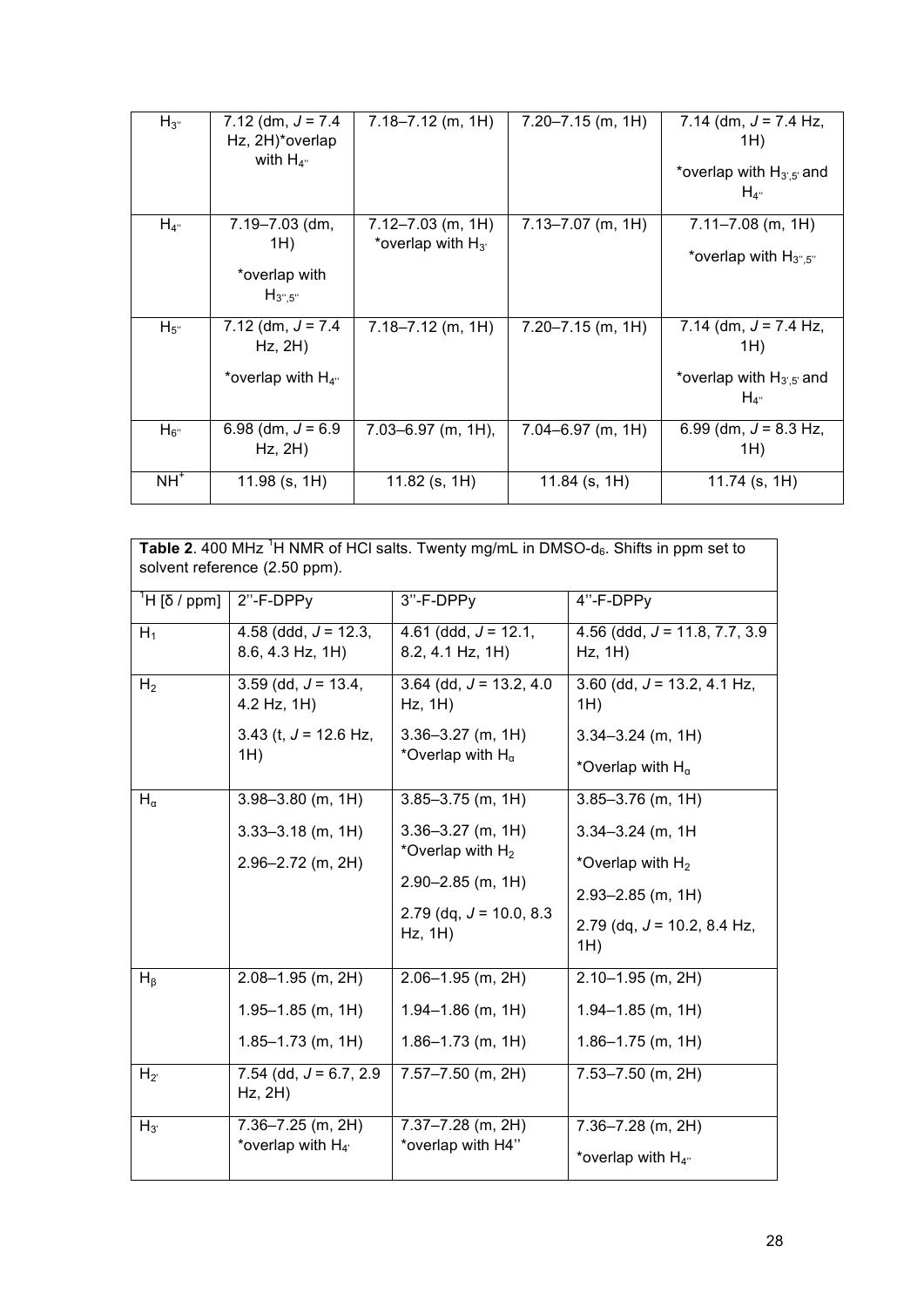| $H_{4}$   | 7.36-7.25 (m, 1H)<br>*overlap with $H_{3,5'}$   | $7.37 - 7.28$ (m, 1H)<br>*overlap with $H_{3,5}$ " | $7.36 - 7.28$ (m, 1H)     |
|-----------|-------------------------------------------------|----------------------------------------------------|---------------------------|
|           |                                                 |                                                    | *overlap with $H_{3.5}$ " |
| $H_{5'}$  | 7.36-7.25 (m, 2H)<br>*overlap with $H_{4}$      | $7.37 - 7.28$ (m, 2H)<br>*overlap with $H_{4}$ "   | $7.36 - 7.28$ (m, 2H)     |
|           |                                                 |                                                    |                           |
| $H_{6'}$  | 7.54 (dd, $J = 6.7, 2.9$ )<br>$Hz$ , $2H$ )     | $7.57 - 7.50$ (m, 2H)                              | 7.53-7.50 (m, 2H)         |
| $H_{2}$   |                                                 | $6.95 - 6.86$ (m, 1H)                              | $7.02 - 7.00$ (m, 2H)     |
|           |                                                 | *Overlap with $H_{4}$ "                            |                           |
| $H_{3''}$ | $7.08 - 7.0$ (m, 1H)<br>*overlap with $H_{6}$ " |                                                    | $6.97 - 6.95$ (m, 2H)     |
| $H_{4}$   | $7.20 - 7.11$ (m, 1H)                           | $6.95 - 6.86$ (m, 1H)<br>*overlap with $H_{2}$ "   |                           |
| $H_{5}$   | 6.96 (td, $J = 7.6$ , 1.1<br>Hz, 1H)            | 7.16 (td, $J = 7.9, 6.2$<br>Hz, 1H)                | $6.97 - 6.95$ (m, 2H)     |
| $H_{6}$   | $7.07 - 7.0$ (m, 1H)<br>*overlap with $H_{3}$ " | 6.80 (dt, $J = 7.7, 1.2$<br>Hz, 1H)                | $7.02 - 7.00$ (m, 2H)     |
| $NH+$     | 11.90 (s, 1H)                                   | 11.67 (s, $1H$ )                                   | 11.72 $(s, 1H)$           |

| Table 3. 101 MHz <sup>13</sup> C NMR of HCI salts. Twenty mg/mL in DMSO- $d_6$ . Shifts in ppm, and set to<br>solvent reference (39.52 ppm). |             |           |                           |             |             |             |             |
|----------------------------------------------------------------------------------------------------------------------------------------------|-------------|-----------|---------------------------|-------------|-------------|-------------|-------------|
| <sup>13</sup> C [δ /                                                                                                                         | <b>DPPy</b> | 2-F-DPPy  | $3-F-$                    | $4-F-$      | $2" - F -$  | $3" - F -$  | $4" - F -$  |
| ppm]                                                                                                                                         | (pendant)   | (pendant) | <b>DPPy</b>               | <b>DPPy</b> | <b>DPPy</b> | <b>DPPy</b> | <b>DPPy</b> |
|                                                                                                                                              |             |           | (pendant)                 | $(^{13}C)$  | (pendant)   | (pendant)   | (pendant)   |
| C <sub>1</sub>                                                                                                                               | 69.67       | 61.73     | 68.97                     | 68.76       | 68.56       | 69.28       | 69.68       |
| C <sub>2</sub>                                                                                                                               | 38.08       | 37.55     | 38.00                     | 38.06       | 31.49       | 37.65       | 37.21       |
| $C_{\alpha}$                                                                                                                                 | 52.49       | 52.62     | 52.59                     | 52.49       | 52.69       | 52.54       | 52.53       |
|                                                                                                                                              | 52.32       | 52.52     | 52.50                     | 52.33       | 52.59       | 52.49       | 52.45       |
| $C_{\beta}$                                                                                                                                  | 22.94       | 22.93     | 22.96                     | 22.96       | 22.98       | 22.98       | 22.98       |
|                                                                                                                                              | 22.64       | 22.63     | 22.69                     | 22.65       | 22.60       | 22.71       | 22.68       |
| $C_{1'}$                                                                                                                                     | 135.05      | 121.93    | 137.83                    | 131.35      | 134.84      | 134.79      | 134.90      |
|                                                                                                                                              |             | 121.79    | 137.76                    |             |             |             |             |
| $C_{2'}$                                                                                                                                     | 129.06      | 161.30    | 115.87                    | 131.40      | 128.80      | 129.05      | 129.04      |
|                                                                                                                                              |             | 158.86    | 115.65                    | 131.32      |             |             |             |
|                                                                                                                                              |             |           | *overlap<br>with $H_{4'}$ |             |             |             |             |
| $C_{3'}$                                                                                                                                     | 128.60      | 115.59    | 163.14                    | 115.65      | 128.61      | 128.74      | 128.70      |